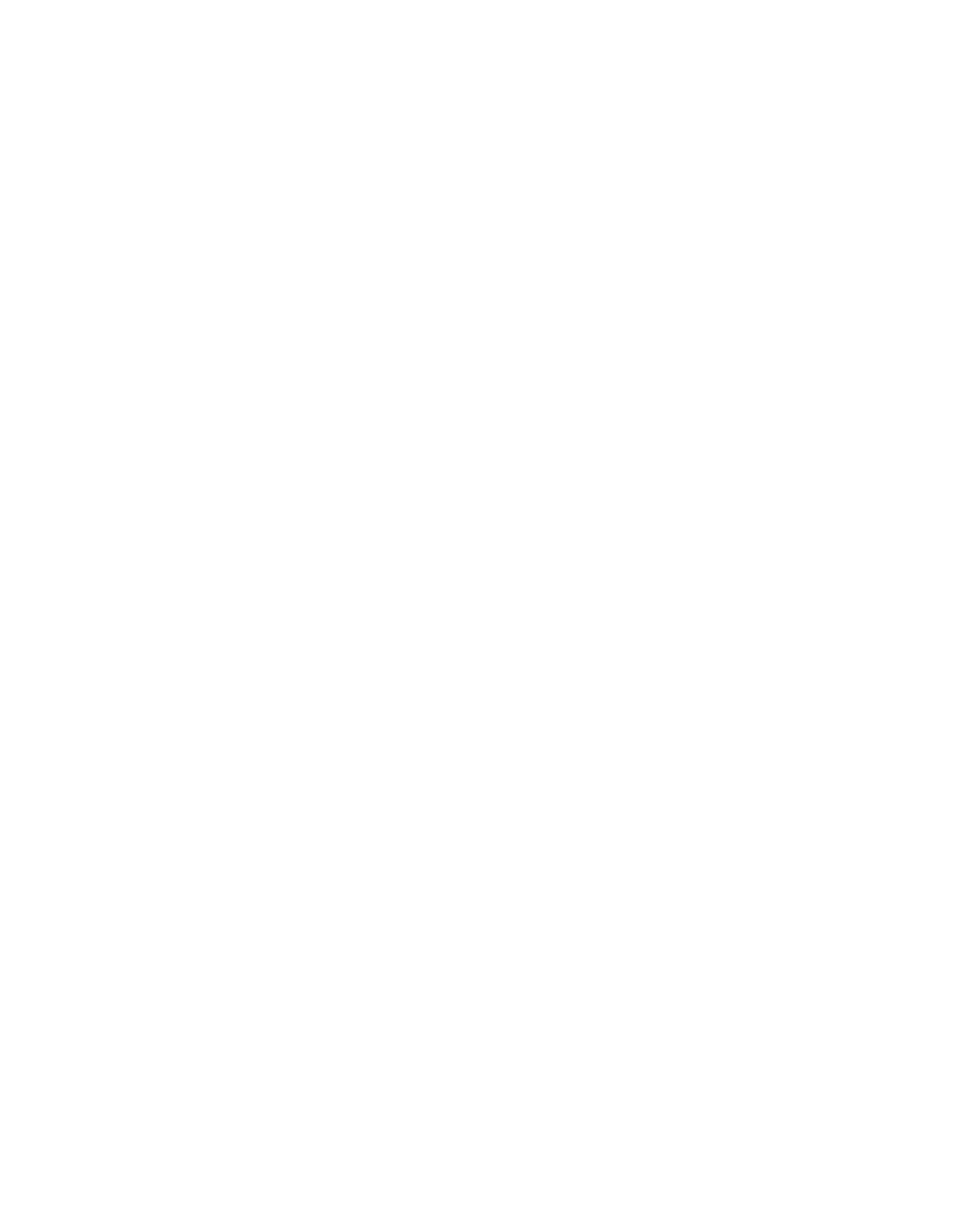# <span id="page-2-0"></span>**1.0 EXECUTIVE SUMMARY**

### **1.1 Major Findings**

This report was prepared to satisfy the requirements for a Triennial Review of New England Power Pool's (NEPOOL) Resource Adequacy as established by the Northeast Power Coordinating Council (NPCC). The guidelines for the review are specified in the NPCC Document B-8 entitled, "*Guidelines for Area Review of Resource Adequacy"* (Revised: February 14,1996).

This review shows that NEPOOL will meet the NPCC Resource Adequacy Criterion of 1 day in 10 years Loss of Load Expectation (LOLE) for the period 2000 through 2009, inclusive, if future generating capacity additions are fully integrated into the New England transmission system. Of the 7157 MW of new capacity assumed, NEPOOL knows with certainty that 2,726 MW will be fully integrated. If partial integration is assumed for the remaining 4,431 MW, and a 50% derating of these new generating resources is modeled to reflect transmission constraints, NEPOOL system reliability could be below the 1 day in 10 years LOLE criterion by the year 2006.

This review also considered NEPOOL system reliability under a high load forecast. The results of the review based on the high load forecast show that NEPOOL has adequate resources to meet its reliability criterion through 2005. However, there are contingency plans available should this occur.

## **1.2 Summary of Major Assumptions and Results**

| Table 1<br><b>Major Assumptions</b>                                       |                                                                                                    |  |  |  |
|---------------------------------------------------------------------------|----------------------------------------------------------------------------------------------------|--|--|--|
| <b>Assumption</b>                                                         | <b>Description</b>                                                                                 |  |  |  |
| <b>Reliability Criterion</b>                                              | LOLE of 1 day in 10 years                                                                          |  |  |  |
| Load Model                                                                | Weekly daily peak load, mean and standard deviation                                                |  |  |  |
| <b>Reliability Model</b>                                                  | Westinghouse/ABB Capacity Model                                                                    |  |  |  |
| Unit Availability                                                         | Historic Averages: 2 year EFOR (1997 and 1998)                                                     |  |  |  |
|                                                                           | 4 year Maintenance Factor (1995 through 1998)                                                      |  |  |  |
| Tie Benefits                                                              | Assumed 1,300 MW from the neighboring systems                                                      |  |  |  |
|                                                                           | Tie Benefit assumption is year round and encompasses entire<br>study period, 2000 - 2009 inclusive |  |  |  |
| <b>Emergency Operating Procedures (Load</b><br>Relief, Voltage Reduction) | Modeled                                                                                            |  |  |  |
| New Generating Capacity Additions                                         | 2726 MW - With Full Transmission Interconnection                                                   |  |  |  |
|                                                                           | 4431 MW – Transmission Interconnection unknown at present                                          |  |  |  |

Table1 shows the major assumptions used in this review.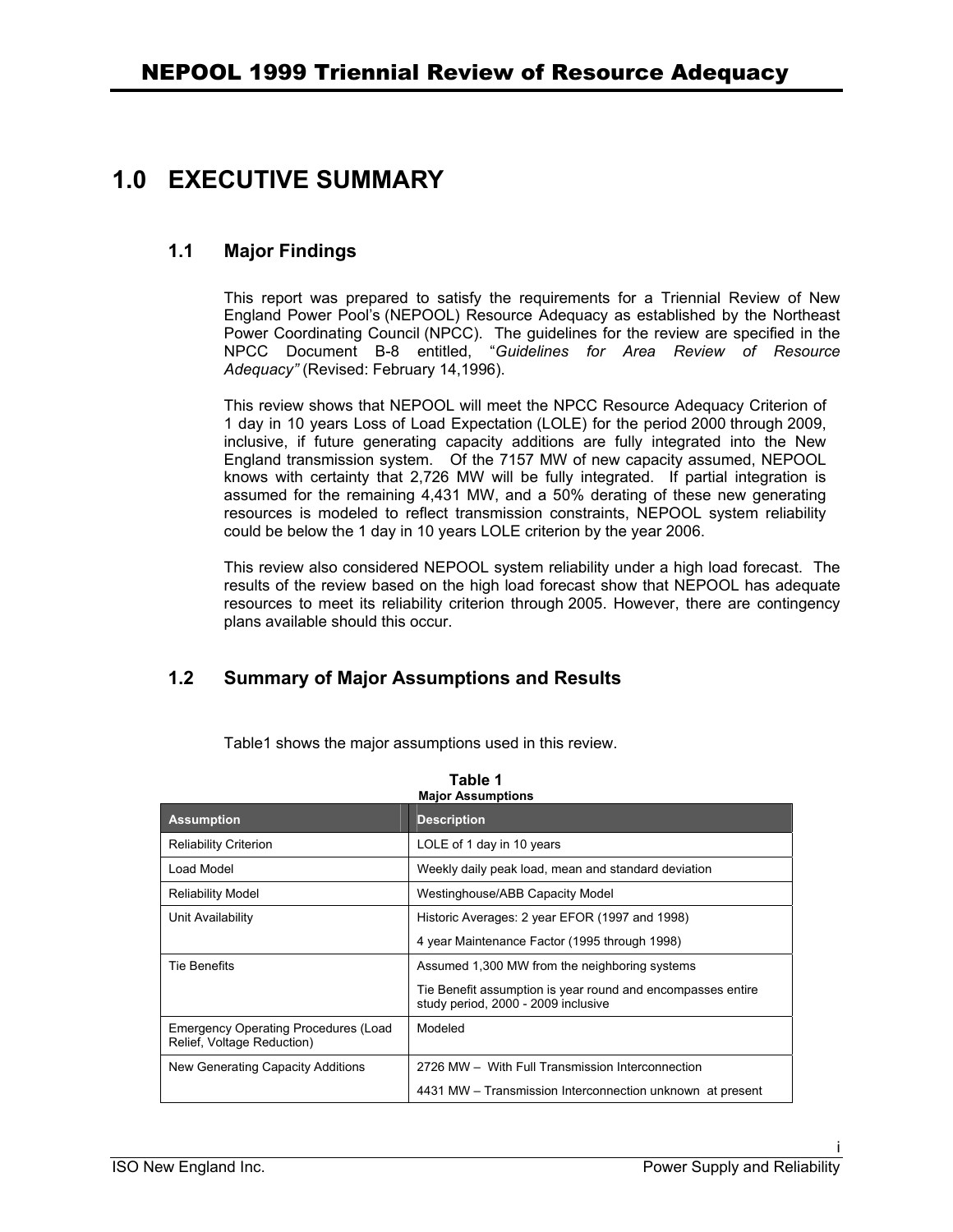Tables 2 through 4 below show the results of the review. The Loss of Load Expectation (LOLE) values in these tables are expressed in days per year. An LOLE lower than 0.1 days per year is better than criterion.

| Year | <b>Summer</b><br><b>Reference</b><br><b>Peak Load</b><br>(MW) | <b>Installed</b><br>Capability <sup>1</sup><br>(MW) | (MW)  | <b>Installed Reserves</b><br>$\%$ | <b>LOLE</b><br>(Days/Year) | <b>Required</b><br>Reserves <sup>2</sup><br>(MW) | $\%$ | Surplus/<br>(Shortfall)<br>(MW) | <b>Resource</b><br><b>Need</b><br>(MW) |
|------|---------------------------------------------------------------|-----------------------------------------------------|-------|-----------------------------------|----------------------------|--------------------------------------------------|------|---------------------------------|----------------------------------------|
| 2000 | 22,855                                                        | 28,720                                              | 5,865 | 25.7                              | 0.0073                     | 3,985                                            | 17.4 | 1,880                           | 0                                      |
| 2001 | 23,335                                                        | 30,727                                              | 7,392 | 31.7                              | 0.0010                     | 4,365                                            | 18.7 | 3,027                           | 0                                      |
| 2002 | 23,825                                                        | 32,210                                              | 8,385 | 35.2                              | 0.0002                     | 4,395                                            | 18.4 | 3,990                           | $\mathbf 0$                            |
| 2003 | 24,231                                                        | 32,188                                              | 7,957 | 32.8                              | 0.0005                     | 4,418                                            | 18.2 | 3,539                           | $\mathbf 0$                            |
| 2004 | 24,697                                                        | 32,188                                              | 7,491 | 30.3                              | 0.0013                     | 4,447                                            | 18.0 | 3,044                           | $\mathbf 0$                            |
| 2005 | 25,183                                                        | 32,157                                              | 6,974 | 27.7                              | 0.0037                     | 4,496                                            | 17.9 | 2,478                           | 0                                      |
| 2006 | 25,770                                                        | 32,081                                              | 6,311 | 24.5                              | 0.0104                     | 4,499                                            | 17.5 | 1,812                           | 0                                      |
| 2007 | 26,225                                                        | 32,011                                              | 5,786 | 22.1                              | 0.0223                     | 4,524                                            | 17.3 | 1,262                           | $\mathbf 0$                            |
| 2008 | 26,677                                                        | 31,867                                              | 5,190 | 19.5                              | 0.0490                     | 4,559                                            | 17.1 | 631                             | $\mathbf 0$                            |
| 2009 | 27,137                                                        | 31,803                                              | 4,666 | 17.2                              | 0.0943                     | 4,614                                            | 17.0 | 52                              | 0                                      |

**Table 2 Results of Triennial Review based on Reference Summer Peak Load Forecast** 

<span id="page-3-0"></span> $1$  This is the sum of all supply resources available to NEPOOL( Internal Installed Capacity(including projected retirements and reratings) + Capacity From Ties + Capacity from New Unit Additions + Capacity from emergency operating procedures(OP4)). It includes the net interconnection credit of 1,500 MW associated with the Hydro-Québec Phase II Firm Energy Contract (Up to August 2001, inclusive).<br><sup>2</sup> The required reserve margin shown here is not NEPOOL's planning criterion. Required reserve is a by-product of designing a

<span id="page-3-1"></span>system that meets an annual Loss Of Load Expectation(LOLE) of 1 day in ten years based on the assumptions used for installed capability, peak load and unit availability. This required reserve is the amount of capacity required over and above the peak load which gives exactly the required annual reliability of 1 day in ten years LOLE. The required reserve percentage is calculated with respect to the peak load and is considered to be the minimum amount needed to meet the annual LOLE. It must be noted that this required reserve has been calculated for the purposes of meeting the Triennial Review Requirements. NEPOOL sets required reserves through the Annual Objective Capability Process and, at this point in time, those required reserve levels have not been determined for 2000 and beyond.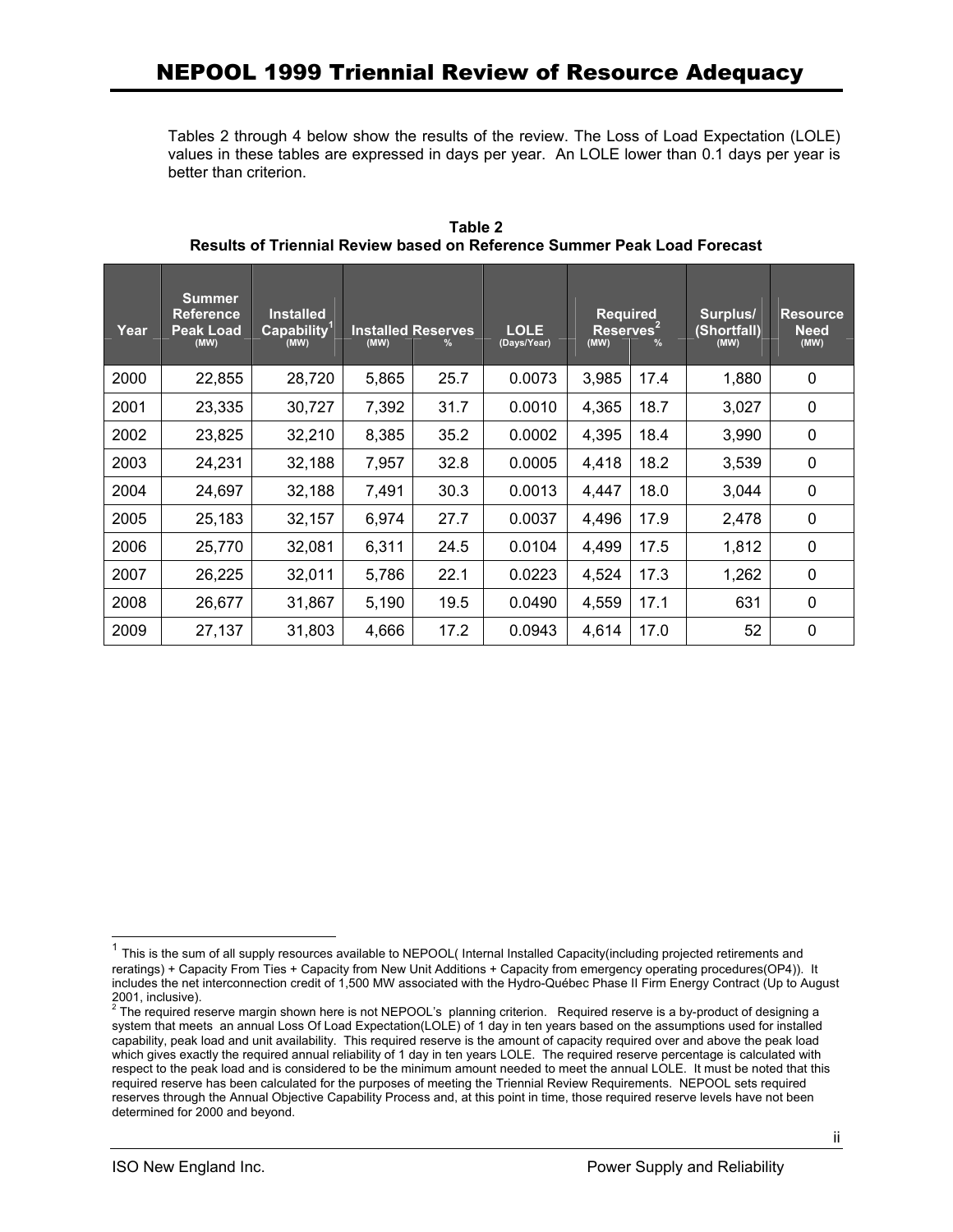| L<br>. .<br>۰. |  |
|----------------|--|
|----------------|--|

| Year | <b>High</b><br>Peak<br>Load<br>(MW) | <b>Installed</b><br><b>Capability</b><br>(MW) | <b>Installed</b><br><b>Reserves</b><br>(MW) | $\%$ | <b>LOLE</b><br>(Days/Year) | <b>Required</b><br>(MW) | <b>Reserves</b><br>% | Surplus/<br>(Shortfall)<br>(MW) | <b>Resource</b><br><b>Need</b><br>(MW) |
|------|-------------------------------------|-----------------------------------------------|---------------------------------------------|------|----------------------------|-------------------------|----------------------|---------------------------------|----------------------------------------|
| 2000 | 23,722                              | 28,720                                        | 4,998                                       | 21.1 | 0.0305                     | 4,057                   | 17.1                 | 941                             | 0                                      |
| 2001 | 24,432                              | 30,727                                        | 6,295                                       | 25.8 | 0.0087                     | 4,452                   | 18.2                 | 1,843                           | 0                                      |
| 2002 | 25,069                              | 32,210                                        | 7.141                                       | 28.5 | 0.0027                     | 4,489                   | 17.9                 | 2,652                           | 0                                      |
| 2003 | 25,779                              | 32,188                                        | 6,409                                       | 24.9 | 0.0095                     | 4,535                   | 17.6                 | 1,874                           | 0                                      |
| 2004 | 26,569                              | 32,188                                        | 5,619                                       | 21.1 | 0.0304                     | 4,594                   | 17.3                 | 1,025                           | 0                                      |
| 2005 | 27,391                              | 32,157                                        | 4,766                                       | 17.4 | 0.0901                     | 4,675                   | 17.1                 | 91                              | 0                                      |
| 2006 | 28,317                              | 32,081                                        | 3,764                                       | 13.3 | 0.2564                     | 4,714                   | 16.7                 | (950)                           | 950                                    |
| 2007 | 29,210                              | 32,011                                        | 2,801                                       | 9.6  | 0.6667                     | 4,787                   | 16.4                 | (1,986)                         | 1,986                                  |
| 2008 | 30,130                              | 31,867                                        | 1,737                                       | 5.8  | 1.6667                     | 4,877                   | 16.2                 | (3, 140)                        | 3,140                                  |
| 2009 | 31,080                              | 31,803                                        | 723                                         | 2.3  | 3.3333                     | 4,985                   | 16.0                 | (4, 262)                        | 4,262                                  |

#### **Results of Triennial Review based on High Peak Load Forecast**

The results of the review based on the high load forecast show that NEPOOL has adequate resources to meet its reliability criterion through 2005. From 2006 - 2009, NEPOOL will have capacity shortfalls ranging from 950 to 4,300 MW and will not be able to meet its reliability criterion if the high forecast materializes. However, there are contingency plans available should this occur.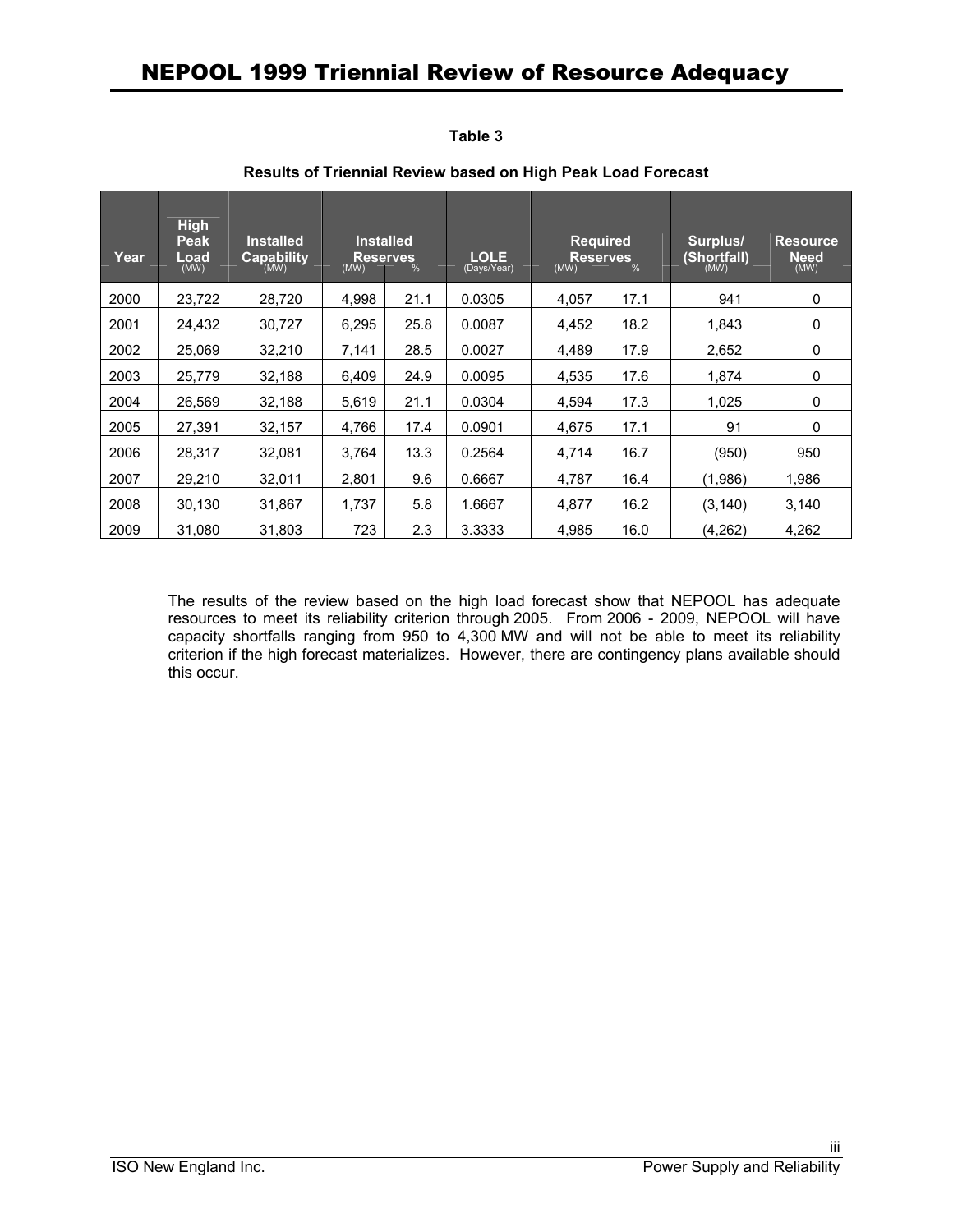#### **Table 4**

|      |                  | <b>LOLE</b>      | <b>LOLE</b>     | <b>LOLE</b>     | <b>LOLE</b>     | <b>LOLE</b>      |
|------|------------------|------------------|-----------------|-----------------|-----------------|------------------|
| Year | <b>Peak Load</b> | (Days/Year)      | (Days/Year)     | (Days/Year)     | (Days/Year)     | (Days/Year)      |
|      |                  | at 100% Deration | at 75% Deration | at 50% Deration | at 25% Deration | at Full Capacity |
| 2000 | 22,855           | 0.0073           | 0.0073          | 0.0073          | 0.0073          | 0.0073           |
| 2001 | 23,335           | 0.0471           | 0.0302          | 0.0111          | 0.0052          | 0.0010           |
| 2002 | 23,825           | 0.0952           | 0.0397          | 0.0085          | 0.0021          | 0.0002           |
| 2003 | 24,231           | 0.1637           | 0.0721          | 0.0170          | 0.0047          | 0.0005           |
| 2004 | 24,697           | 0.2833           | 0.1303          | 0.0347          | 0.0105          | 0.0013           |
| 2005 | 25,183           | 0.5128           | 0.245           | 0.0713          | 0.0238          | 0.0037           |
| 2006 | 25,770           | 0.9615           | 0.4808          | 0.1536          | 0.056           | 0.0104           |
| 2007 | 26,225           | 1.6129           | 0.8196          | 0.2732          | 0.100           | 0.0223           |
| 2008 | 26,677           | 2.7027           | 1.4493          | 0.5025          | 0.2087          | 0.0490           |
| 2009 | 27,137           | 3.8461           | 2.1739          | 0.8264          | 0.3649          | 0.0943           |

#### **Results of Sensitivity Analysis on Possible Transmission Congestion associated with the remaining 4431 MW of New Generating Additions**

The results of the sensitivity analysis show that NEPOOL would not meet its reliability criterion from 2003 onwards if only 2,726 MW of new capacity is assumed. If 75 % deration is assumed on the remaining 4431 MW (i.e. a total of 3834 MW of new capacity to be in-service with full transmission interconnection) NEPOOL will not meet its reliability criterion from 2004 onwards. With 50% deration assumed ( i.e. 4942 MW of new capacity to be in-service with full transmission interconnection), NEPOOL will not meet its reliability criterion from 2006. With 25% deration (6,049 MW of new capacity to be in-service with full transmission interconnection), NEPOOL will not meet its reliability criterion from 2008 onwards.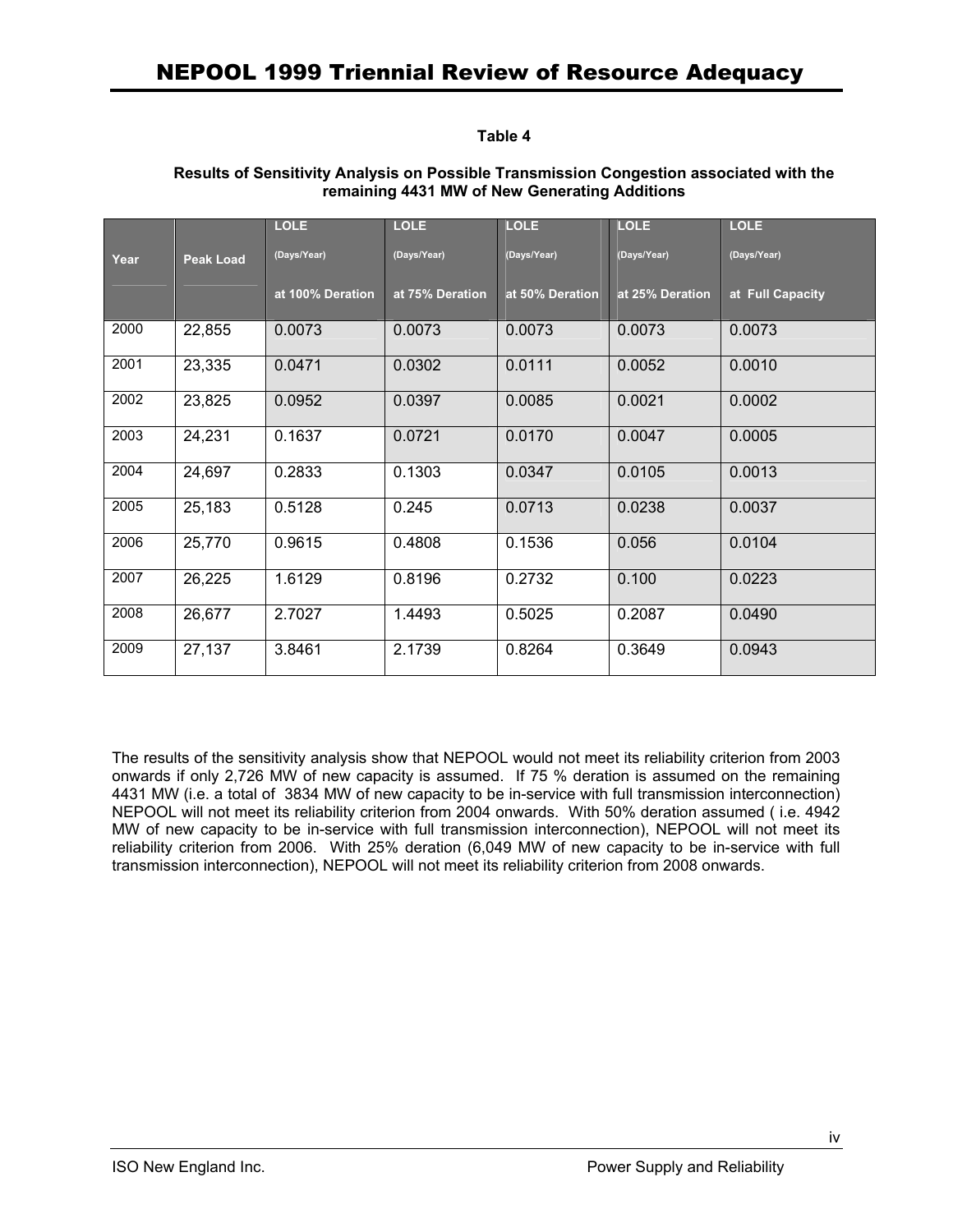# <span id="page-6-0"></span>**2.0 Table of Contents**

| 1.0 |                      |                                                                   |  |
|-----|----------------------|-------------------------------------------------------------------|--|
|     | 1.1                  |                                                                   |  |
|     | 1.2                  |                                                                   |  |
| 2.0 |                      |                                                                   |  |
| 3.0 |                      |                                                                   |  |
|     | 3.1                  | Previous Triennial Review of NEPOOL's Resource Adequacy  1        |  |
|     | 3.2                  |                                                                   |  |
| 4.0 |                      |                                                                   |  |
|     | 4.1                  |                                                                   |  |
|     | 4.2                  |                                                                   |  |
|     | 4.3                  |                                                                   |  |
|     | 4.4                  |                                                                   |  |
|     | 4.5                  | Resource Adequacy Studies Done Since the 1997 Triennial Review  9 |  |
| 5.0 |                      |                                                                   |  |
|     | 5.1                  | Installed vs. Required Reserve for Reference Load Forecast  10    |  |
|     | 5.2                  |                                                                   |  |
|     | 5.3                  |                                                                   |  |
| 6.0 |                      |                                                                   |  |
|     |                      |                                                                   |  |
|     | $\mathsf{A}_{\cdot}$ |                                                                   |  |
|     | 1.1                  |                                                                   |  |
|     | 1.2                  |                                                                   |  |
|     | 1.2.1                |                                                                   |  |
|     | 1.2.2                |                                                                   |  |
|     | 1.2.3                |                                                                   |  |
|     | 1.2.4                |                                                                   |  |
|     | 1.3<br>1.4           |                                                                   |  |
|     | 1.5                  |                                                                   |  |
|     | 1.6                  |                                                                   |  |
|     | 1.7                  |                                                                   |  |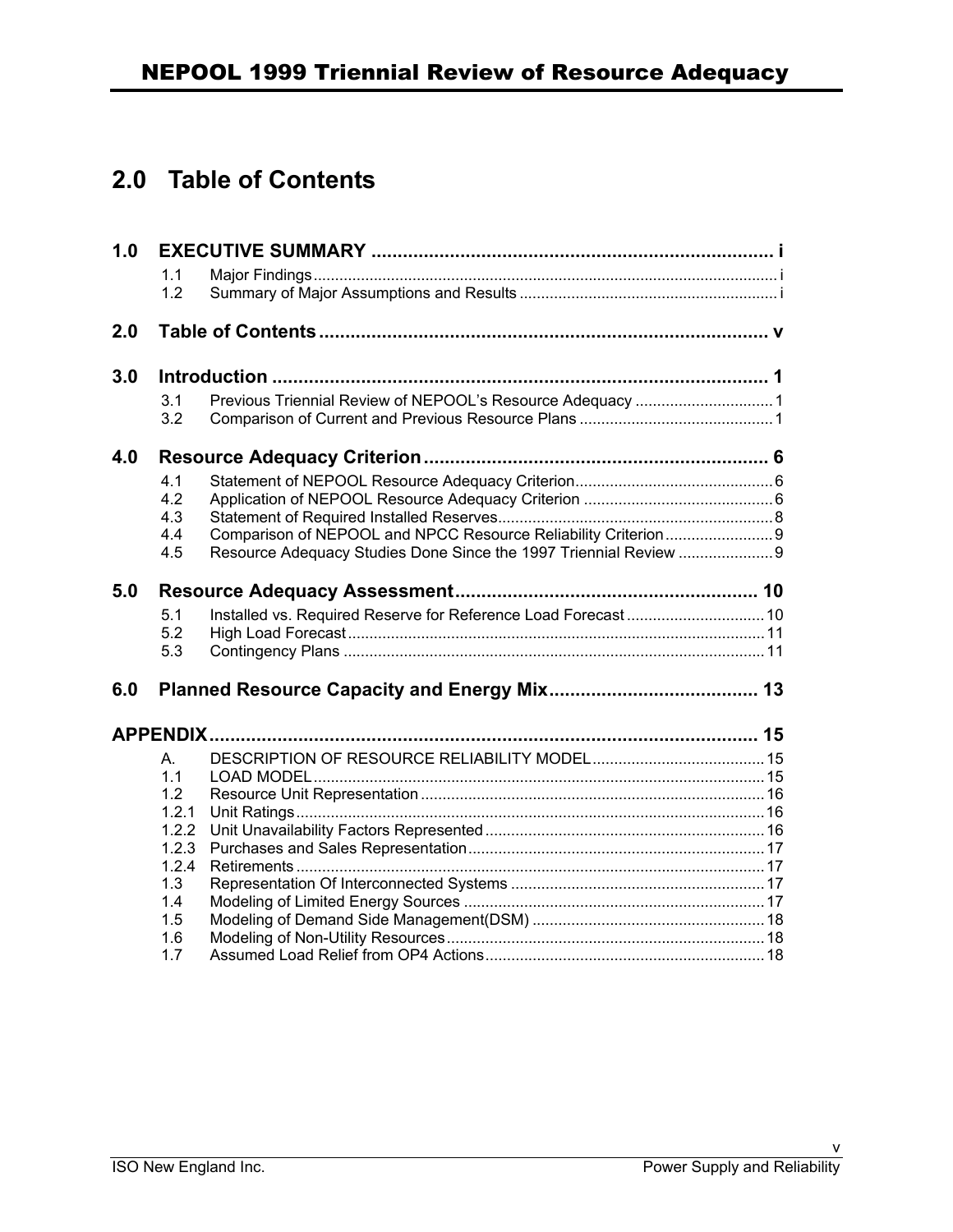### **List of Tables**

| Table 1  | <b>Major Assumptions</b>                                                    |      |
|----------|-----------------------------------------------------------------------------|------|
| Table 2  | Results of Triennial Review Based On Reference Summer Peak Load Forecast ii |      |
| Table 3  | Results Of Triennial Review Based On High Peak Load Forecast                | iii. |
| Table 4  | Results of Sensitivity Analysis on Possible Transmission Congestion         | iv   |
| Table 5  | <b>Assumed New Capacity Additions</b>                                       | 3    |
| Table 6  | Results of Sensitivity Analysis on Possible Transmission Congestion         | 4    |
| Table 7  | NEPOOL Operating Procedure No. 4 – Action During a Capacity Deficiency      | 7    |
| Table 8  | NEPOOL Installed Reserves versus Required Reserves                          | 8    |
| Table 9  | Results of Triennial Review Based On Summer Reference Peak Load Forecast    | 10   |
| Table 10 | Results Of Triennial Review Based On High Peak Load Forecast                | 11   |
| Table 11 | NEPOOL Typical Forced Outage Rates by Unit Type                             | 16   |
| Table 12 | NEPOOL's DSM Load Adjustment                                                | 18   |

### **List Of Figures**

| Figure 1 | Summer Reference Peak Load Forecasts (1997 versus 1999 Triennial Reviews) 2 |    |
|----------|-----------------------------------------------------------------------------|----|
| Figure 2 | <b>Projected Summer Capacity</b>                                            |    |
| Figure 3 | NEPOOL Installed Reserves versus Required Reserves                          | 9  |
| Figure 4 | NEPOOL's Resource Capacity Mix By Fuel Type                                 | 13 |
| Figure 5 | NEPOOL's Forecast Energy Production By Fuel Type                            | 14 |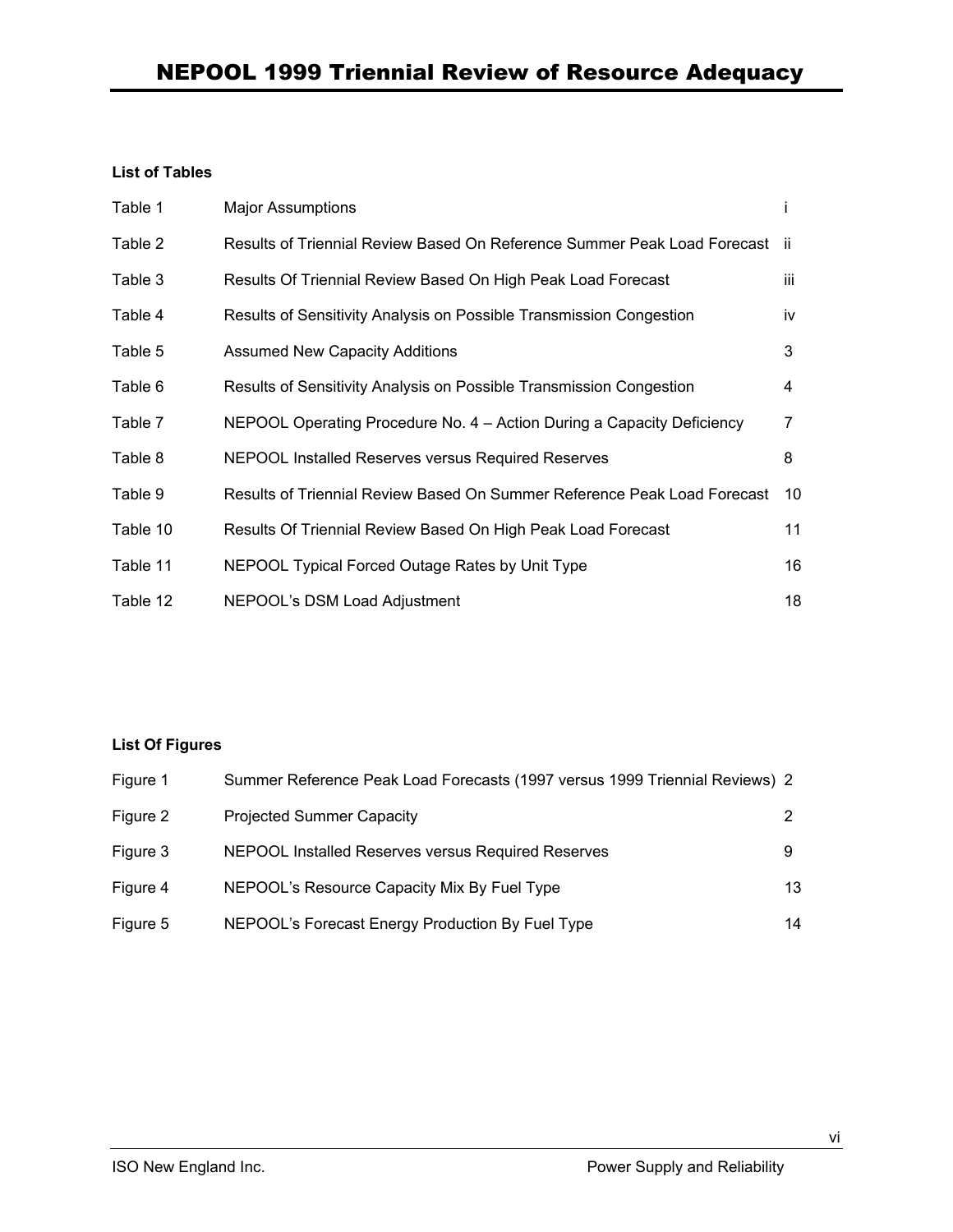# <span id="page-8-0"></span>**3.0 Introduction**

The purpose of this report is to review the resource adequacy of NEPOOL as required by NPCC. As part of its Reliability Assessment Program, NPCC conducts resource adequacy reviews of its members' areas to ascertain whether or not each area plans enough resources to meet the NPCC resource reliability criterion. These resource adequacy reviews are currently done on a triennial basis.

This report compares current and previous resource plans and analyzes the adequacy of NEPOOL's planned resources based on the reference and high peak load forecasts for the period 2000 to 2009 inclusive.

### **3.1 Previous Triennial Review of NEPOOL's Resource Adequacy**

The NPCC Reliability Coordinating Committee approved the previous NEPOOL Triennial Review of Resource Adequacy in June 1997. The findings of that review showed that NEPOOL had adequate resources to meet the NPCC Reliability Criterion for the period 1997 through 2006.

## **3.2 Comparison of Current and Previous Resource Plans**

The previous Triennial Review of NEPOOL's Resource Adequacy was based on the 1996 Load Forecast, which projected a summer peak load<sup>3</sup> compound annual load growth rate of 1.1% for the period 1997 to 2006. The 1999 Load Forecast projects a summer peak load compound annual load growth rate of 1.94% for the period 2000 - 2009. The comparison of these two forecasts is shown in [Figure 1](#page-9-0) on the following page.

<span id="page-8-1"></span> <sup>3</sup> Peak Load is adjusted to account for the impacts of Demand Side Management (DSM) Programs and the NEPOOL Participant recognized non-utility capacity which is netted from the load forecast. The reference load forecast used is found within the "*1999 Capacity, Energy, Loads and Transmission Report*", dated April 1, 1999(CELT). The high load forecast used is taken from the report entitled, *"Forecast of New England Electric Energy and Peak Load" (dated April,1998).* A description of the DSM components is given in Appendix 1.5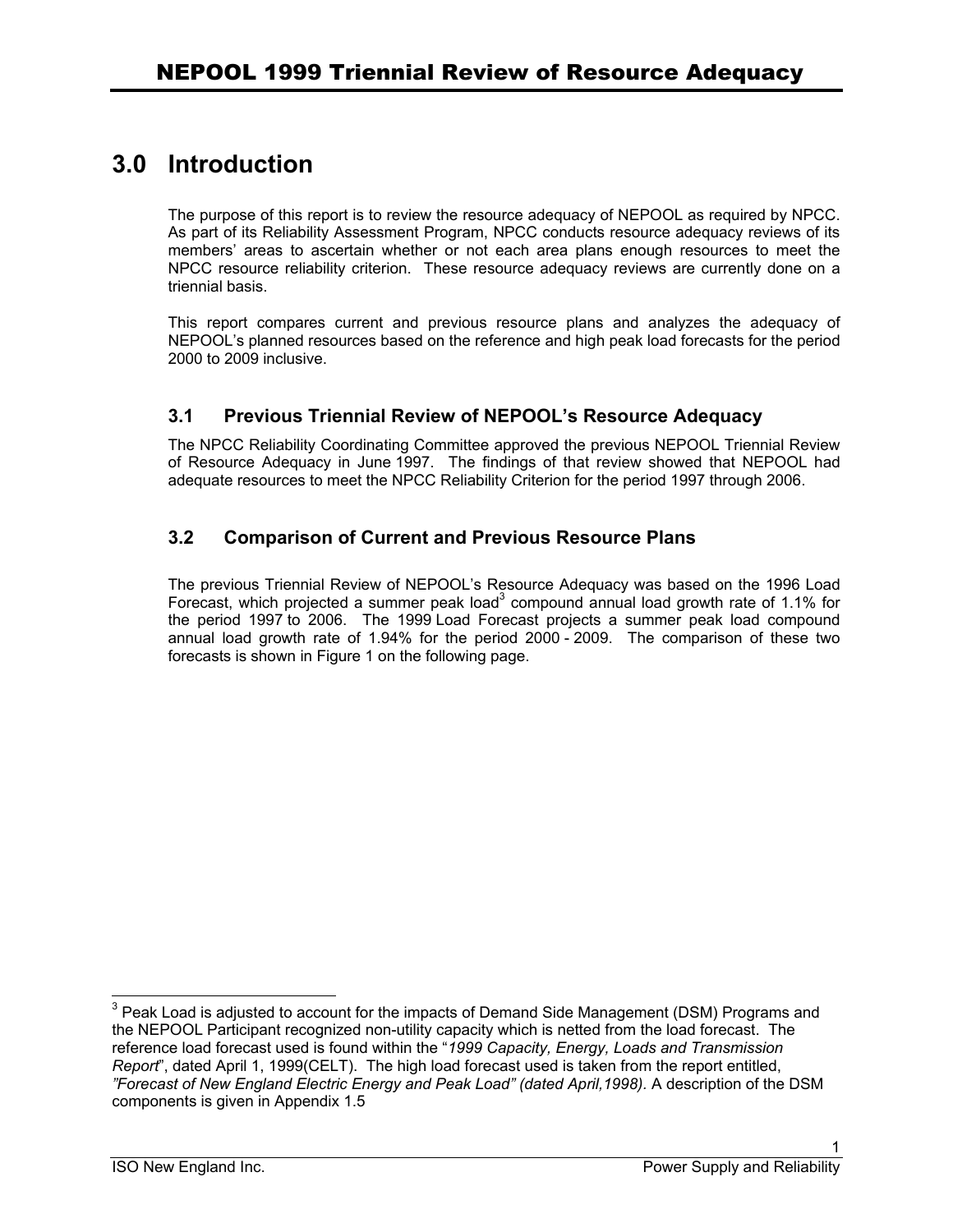<span id="page-9-1"></span><span id="page-9-0"></span>

**Figure 2 Projected Summer Capacity 1997 vs. 1999 Triennial Review**

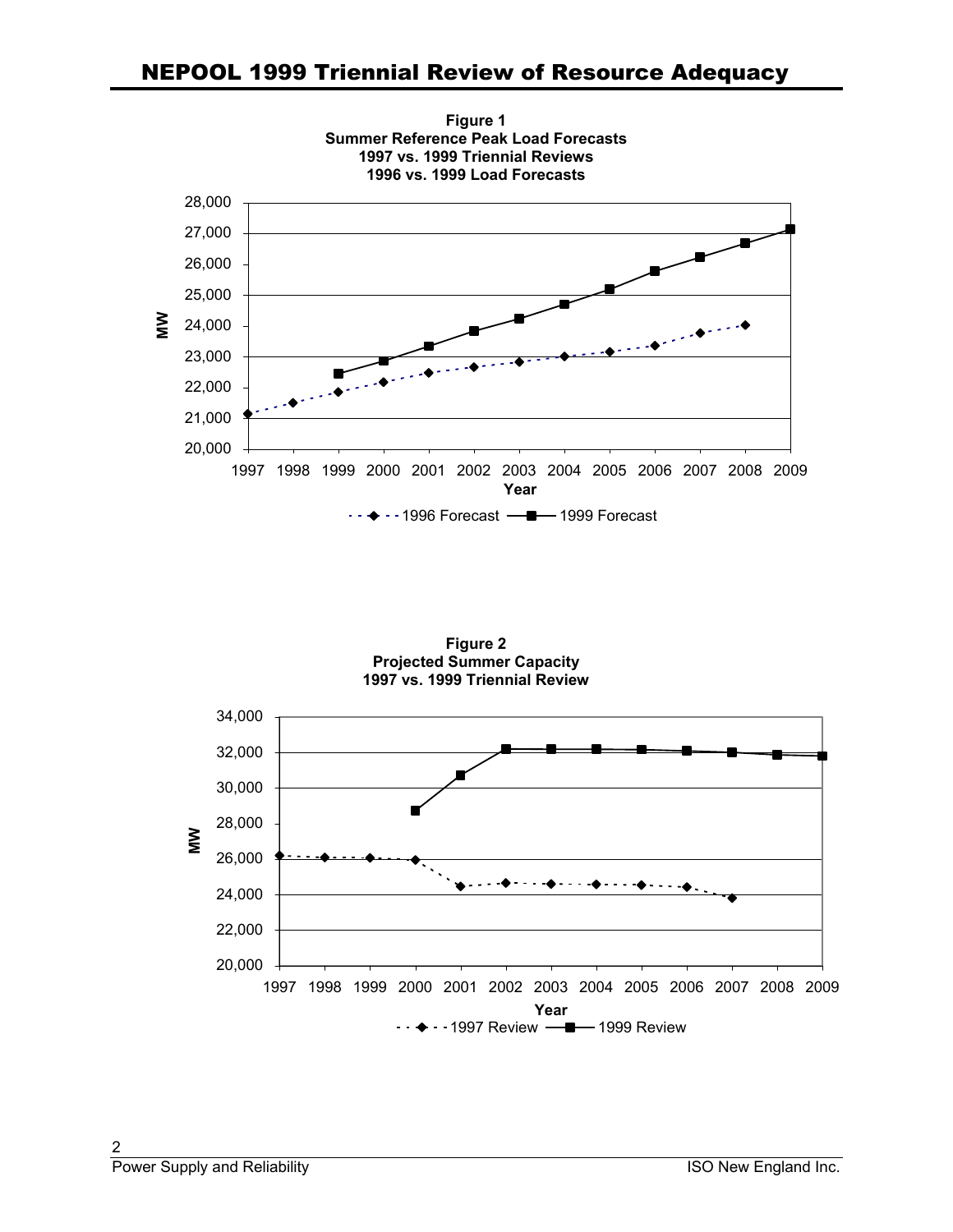### **Table 5**

#### **Assumed New Capacity Additions (Winter Ratings)**

| Year                           | 2000  | 2001  | 2002  |
|--------------------------------|-------|-------|-------|
| New Capacity Additions (MW)    | 1.211 | 3.617 | 2.329 |
| <b>Cumulative New Capacity</b> |       |       |       |
| Additions (MW)                 | 1 211 | 4.828 | 7.157 |

Since the 1996 Review, NEPOOL Participants, in response to Order 888 by the Federal Energy Regulatory Commission (FERC), have filed a request with FERC to create the ISO of New England (ISO-NE). ISO-NE was established on July 1, 1997 and immediately assumed responsibility for the management of NEPOOL's bulk power generation and transmission system and administering the Open Access Transmission Tariff (OATT).

#### **ISO-NE and NEPOOL have identified more than 20,000 MW of proposed new capacity that could be added to the NEPOOL capability by 2002. For the purposes of this review [the capacity](#page-9-1) additions shown in Table 5 have been assumed.**

Figure 2 shows the comparison between the installed summer resources claimed for capability used in the 1997 Triennial Review and this year's review.

The assumptions on new capacity additions shown in Table 5 were based on the following:

- 1999 CELT<sup>[4](#page-10-0)</sup> report assumptions for units with status codes TS, U and V.<sup>[5](#page-10-1)</sup>
- Units which have either been approved or are pending approval via the NEPOOL 18.4 Application Process.
- Units which have received environmental and siting permits based on information available to ISO-NE.

This resource adequacy review was conducted under the assumption that all proposed new capacity additions would be deliverable anywhere in New England. When the approximately 20,000 MW in proposed new capacity additions were screened for inclusion in this report, only 7,157 MW of new additions were sufficiently advanced to warrant inclusion. While it is true that NEPOOL allows new capacity additions to be connected to the system under a "minimum interconnection standard," market pressures will influence the additions of capacity to locations where they will be able to deliver their output at the time of system peak. In addition, New England is working towards a method of specifically assessing the deliverability of capacity. ISO-NE and NEPOOL made a filing to FERC on December 30,

<span id="page-10-0"></span> <sup>4</sup> The *Capacity, Energy, Loads and Transmission Report* (CELT) is a source of assumptions for use in planning and reliability studies, and fulfills in part the reporting requirements of DOE, NERC Reliability Assessment Subcommittee, NPCC, EEI, EFSB(MA) and NEPOOL. The CELT forecast assumptions do not constitute a "plan." 5

<span id="page-10-1"></span> $5$  TS – Construction complete, but not yet in commercial operation; U – Under Construction, less than or equal to approximately 50% of plant completed; V – Under Construction, more than approximately 50% of plant completed.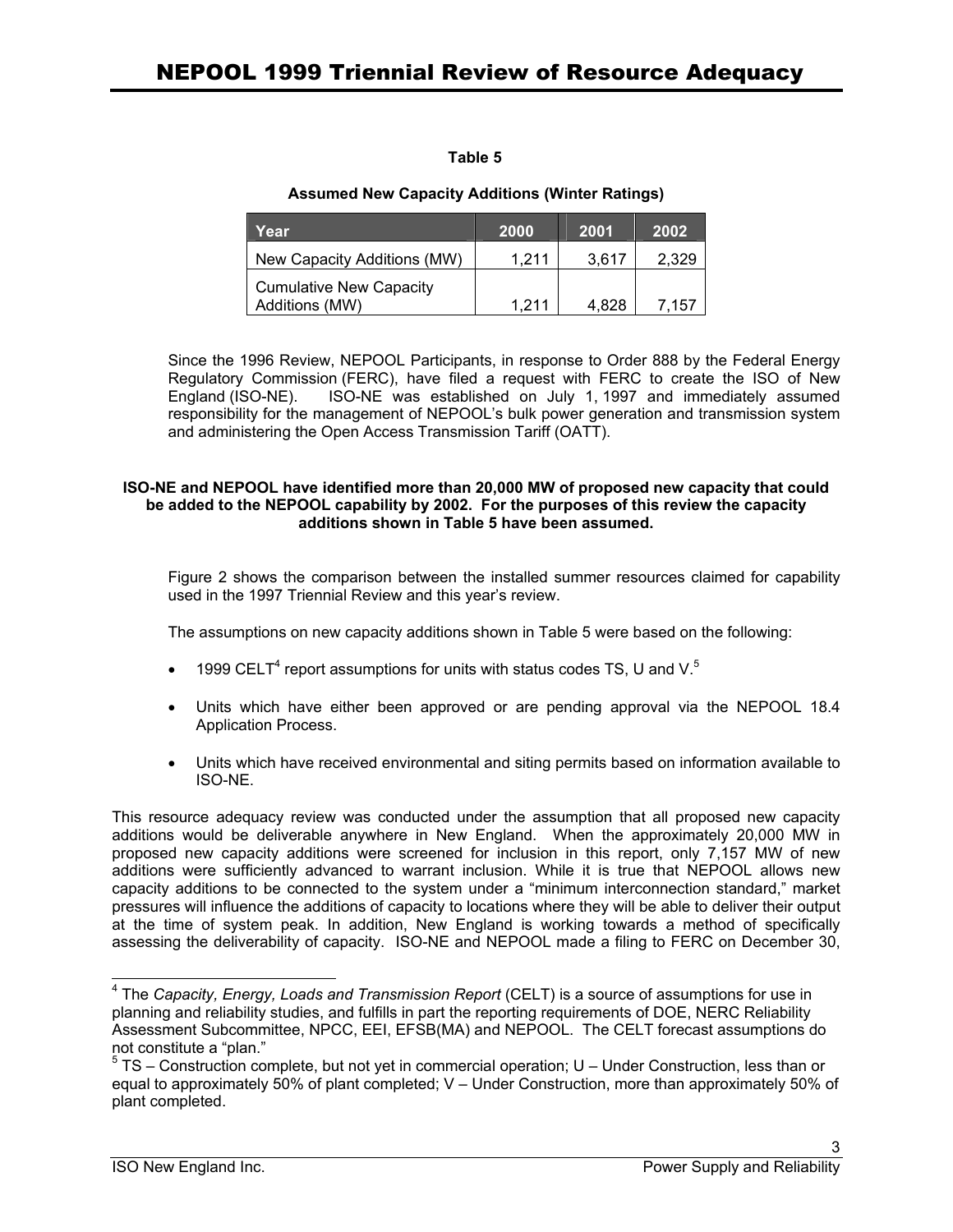1999 to address the deliverability of installed capacity. The following paragraph is an excerpt from this filing:

The ISO will perform an annual, independent "Regional Resource Adequacy Assessment" to determine that adequate resources are in place or are under development such as will assure that regional and subregional reliability objectives can be met. This assessment will also consider the extent that such resources can be delivered to loads in different reliability regions. NEPOOL will commence development of alternative, market based reliability assurance mechanisms and will file a status report with the Commission by January 1, 2001.

In conclusion, NEPOOL's use of a single bus model for resource requirements is appropriate for New England's existing system; and, ISO-NE will address the deliverability of capacity as additions are made to the system.

For this Triennial Review, ISO-NE conducted a sensitivity analysis regarding possible transmission congestion related to the proposed new units. For the assumed 7157 MW of new capacity, it is known with certainty that 2,726 MW will be interconnected based on the Full Interconnection Standard. Some of the units in the remaining 4431 MW might be interconnected based on the minimum interconnection standard. Since it is not known with certainty which of these units will be interconnected fully or on the minimum standard, a sensitivity analysis has been done to determine the possible effects of transmission congestion on the output capacity of the units. In this regard the remaining 4431 MW of capacity have been modeled at varying levels of deration to identify the impact of the reduced capacity in meeting the NEPOOL Resource Planning Reliability Criterion. The units were modelled at derated levels of 100%, 75%, 50% and 25%. 100% deration is a worst case scenario which effectively means that only 2,726 MW will be available to fully serve the load. The results of the analysis are presented in Table 6 below.

#### **Table 6**

|      |                  | <b>LOLE</b>      | <b>LOLE</b>     | <b>LOLE</b>     | <b>LOLE</b>     | <b>LOLE</b>      |
|------|------------------|------------------|-----------------|-----------------|-----------------|------------------|
| Year | <b>Peak Load</b> | (Days/Year)      | (Days/Year)     | (Days/Year)     | (Days/Year)     | (Days/Year)      |
|      |                  | at 100% Deration | at 75% Deration | at 50% Deration | at 25% Deration | at Full Capacity |
| 2000 | 22,855           | 0.0073           | 0.0073          | 0.0073          | 0.0073          | 0.0073           |
| 2001 | 23,335           | 0.0471           | 0.0302          | 0.0111          | 0.0052          | 0.0010           |
| 2002 | 23,825           | 0.0952           | 0.0397          | 0.0085          | 0.0021          | 0.0002           |
| 2003 | 24,231           | 0.1637           | 0.0721          | 0.0170          | 0.0047          | 0.0005           |
| 2004 | 24,697           | 0.2833           | 0.1303          | 0.0347          | 0.0105          | 0.0013           |
| 2005 | 25,183           | 0.5128           | 0.245           | 0.0713          | 0.0238          | 0.0037           |
| 2006 | 25,770           | 0.9615           | 0.4808          | 0.1536          | 0.056           | 0.0104           |
| 2007 | 26,225           | 1.6129           | 0.8196          | 0.2732          | 0.100           | 0.0223           |
| 2008 | 26,677           | 2.7027           | 1.4493          | 0.5025          | 0.2087          | 0.0490           |
| 2009 | 27,137           | 3.8461           | 2.1739          | 0.8264          | 0.3649          | 0.0943           |

#### **Results of Sensitivity Analysis on Possible Transmission Congestion associated with the remaining 4431 MW of New Generating Additions**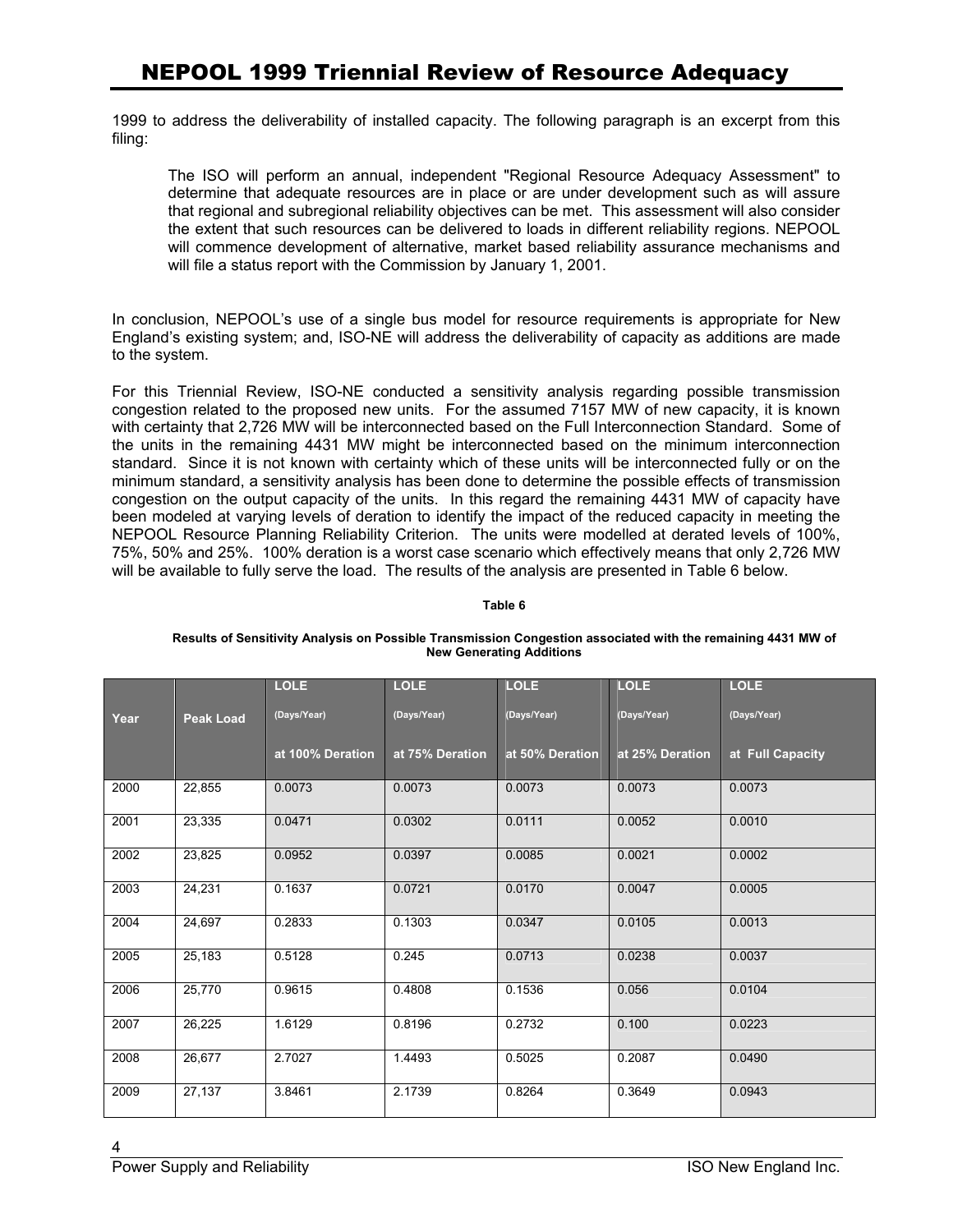The results of the sensitivity analysis show that NEPOOL would not meet its reliability criterion from 2003 onwards if only 2,726 MW of new capacity is assumed. If 75 % deration is assumed on the remaining 4431 MW (i.e. a total of 3834 MW of new capacity to be in-service with full transmission interconnection) NEPOOL will not meet its reliability criterion from 2004 onwards. With 50% deration assumed ( i.e. 4942 MW of new capacity to be in-service with full transmission interconnection), NEPOOL will not meet its reliability criterion from 2006. With 25% deration (6,049 MW of new capacity to be in-service with full transmission interconnection), NEPOOL will not meet its reliability criterion from 2008 onwards.

It is important to note that in the NEPOOL Triennial Review of Resource Adequacy, only 1300 MW of tie reliability benefits were assumed after 2001. NEPOOL has 2,800 MW of tie capability with its neighboring systems. It is expected that NEPOOL Participants will take advantage of this transfer capability for capacity contracts if needed to meet demand. This means that up to 1500 MW of capacity contracts could be obtained from neighbouring utilities.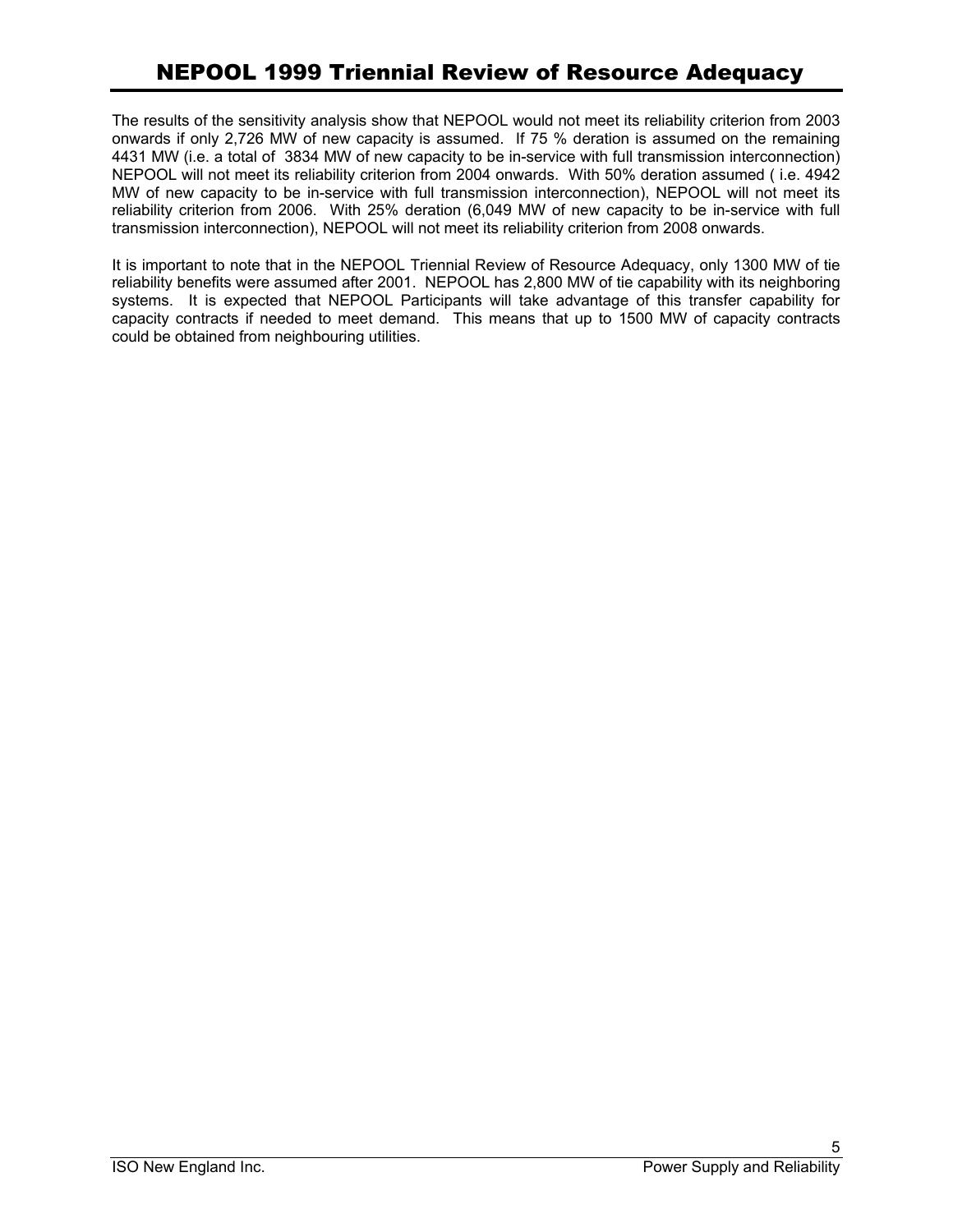# <span id="page-13-0"></span>**4.0 Resource Adequacy Criterion**

## **4.1 Statement of NEPOOL Resource Adequacy Criterion**

The NEPOOL Resource Adequacy Criterion complies with the NPCC criterion and reads:

"Resources will be planned and installed in such a manner that, after due allowance for the factors enumerated below, the probability of disconnecting non-interruptible customers due to resource deficiency, on the average, will be no more than once in ten years."

- a. The possibility that load forecasts may be exceeded as a result of weather variations.
- b. Immature and mature equivalent forced outage rates appropriate for generating units of various sizes and types, recognizing partial and full outages.
- c. Seasonal adjustment of resource capability.
- d. Proper maintenance requirements.
- e. Available operating procedures.
- f. The reliability benefits of interconnections with systems that are not NEPOOL participants.
- g. Such other factors as may from time-to-time be appropriate.

## **4.2 Application of NEPOOL Resource Adequacy Criterion**

For planning required resources the NEPOOL criterion translates to a LOLE of one day in ten years which is used to determine the amount of resources needed to reliably supply the system. The actual amount of capacity reserves required for the system is determined as a by-product of the probabilistic simulation of the system which takes into account the random nature of generating unit forced outages and the probability distribution of the load.

In calculating the amount of resources needed, NEPOOL also takes into account the tie benefits that are available from neighboring systems. The tie benefits are modeled as capacity available on a monthly basis. The Hydro-Québec, New York and New Brunswick ties have been modeled.

To properly capture the intended operation of the system, the emergency operating procedures that are implemented during periods of capacity deficiencies are also modeled in the form of the amount of load relief that is obtainable. It is assumed the system operators will always maintain at least some minimum level of operating reserve to ensure control over transmission loadings and maintain a minimum reliability level.

The amount of additional generation and load relief which may be obtained during a capacity deficiency are shown in Table 7. This table provides the different actions and their priority when implementing NEPOOL Operating Procedure No.4 (OP4) – Action During A Capacity Deficiency. In actual practice, these actions may be implemented in a different order to reflect the current situation and the magnitude of the expected deficiency faced at the time. OP4 Actions 14 to 16 were not modeled in the reliability assessment and are listed as contingency resources. Actions 1 to 13 were modeled in this review. The amount of OP4 load relief which was modeled in this Review is described in Appendix 1.7. The amount of load relief obtainable through OP4 Action 6 is modeled as tie reliability benefits and the assumed benefits are shown in Appendix 1.3.

For the purposes of this review it was assumed that the OP4 actions as modeled will be consistent in the future while taking into account the fact that the OP4 load relief associated with implementation of a voltage reduction varies with the peak load.

6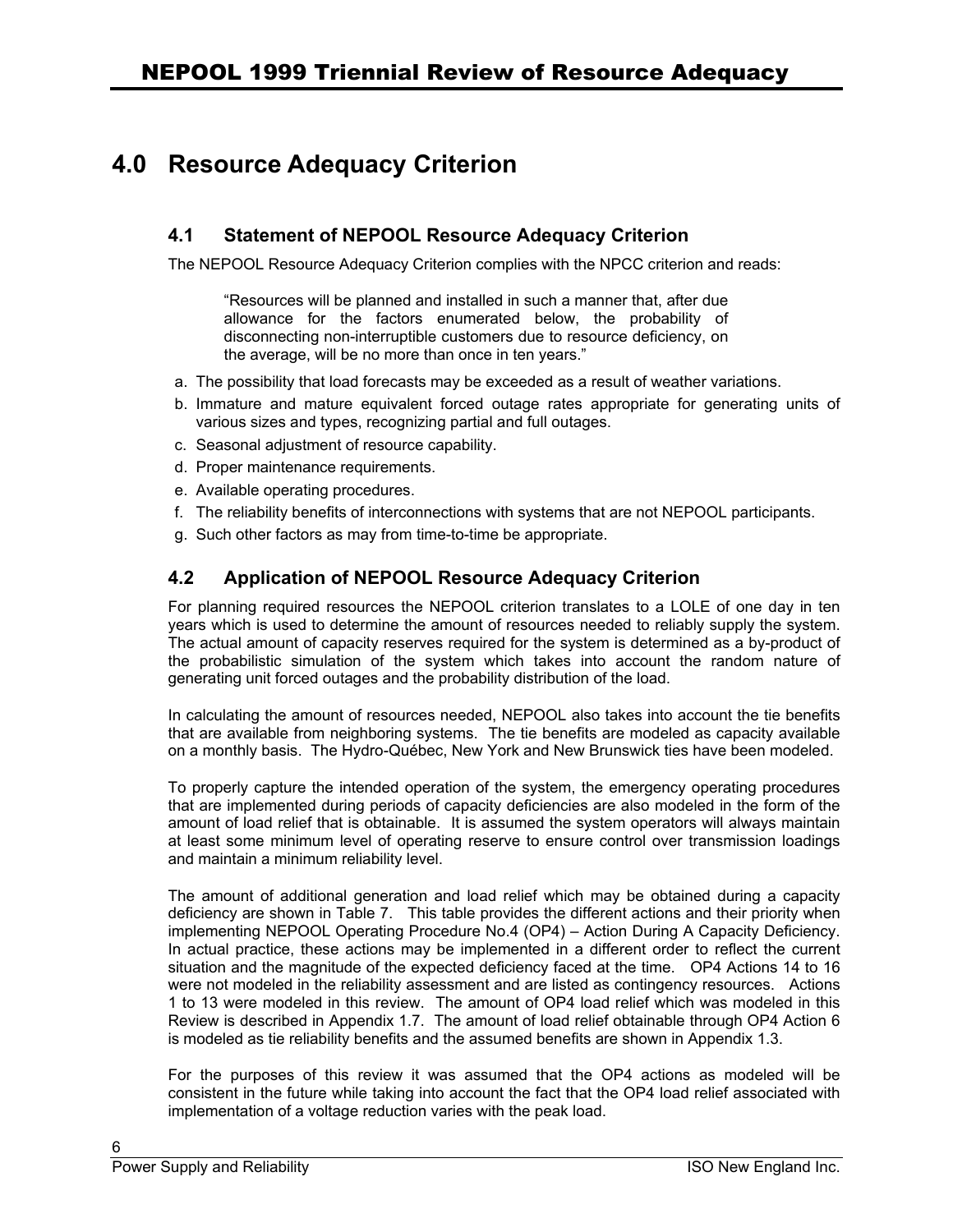**Table 7 NEPOOL Operating Procedure No. 4 Action During a Capacity Deficiency**

| <b>Action#</b> | <b>Description</b>                                                                                                                          | <b>MW</b>                                                                                                 |
|----------------|---------------------------------------------------------------------------------------------------------------------------------------------|-----------------------------------------------------------------------------------------------------------|
| 1              | Implement Power Caution and advise generators to prepare<br>to provide emergency energy                                                     | $\mathbf 0$                                                                                               |
| $\overline{2}$ | Order on generation<5MW requiring special ISO treatment                                                                                     | $\mathbf 0$                                                                                               |
| 3              | Curtail Type 2 NEPOOL Interruptible Loads - Block E                                                                                         | 0                                                                                                         |
| 4              | Curtail Type 2 NEPOOL Interruptible Loads - Block D                                                                                         | $\mathbf 0$                                                                                               |
| 5              | Curtail Type 2 NEPOOL Interruptible Loads - Block C                                                                                         | 22                                                                                                        |
| 6              | Purchase Emergency Capacity and Energy                                                                                                      | Variable, depending on<br>system conditions (Could be<br>between 0 and 1,000 MW)                          |
| 7              | Curtail Type 2 NEPOOL Interruptible Loads - Block B                                                                                         | 94                                                                                                        |
| 8              | Curtail Type 2 NEPOOL Interruptible Loads - Block A                                                                                         | 66                                                                                                        |
| 9              | Voluntary Load Curtailment of NEPOOL Participants'<br>Facilities. Implement Power Watch.                                                    | 40                                                                                                        |
| 10             | Customer Generation Contractually Available to NEPOOL<br>Participants During a Capacity Deficiency.                                         | 5                                                                                                         |
|                | Curtail Type 5 NEPOOL Interruptible Loads                                                                                                   | $\overline{2}$                                                                                            |
|                | <b>Total Action 10</b>                                                                                                                      | 7                                                                                                         |
| 11             | Allow 30 Minute Reserve to go to Zero (0)                                                                                                   | About 575 MW, depending on<br>NE's 2 <sup>nd</sup> contingency                                            |
| 12             | Implementation of 5%Voltage Reduction (VR) requiring<br>more than 10 minutes.                                                               | 5                                                                                                         |
|                | In later actions of OP4 the New England ten-minute reserve<br>may be allowed to diminish to maintain an absolute<br>minimum required level. | About 1,000 MW depending<br>on system conditions and<br>circumstances and on NE's<br>largest contingency. |
| 13             | Implementation of 5% VR requiring 10 minutes or less.                                                                                       | 300                                                                                                       |
| 14             | Customer Generation not contractually available to<br><b>NEPOOL Participants</b>                                                            | 5                                                                                                         |
|                | Voluntary Load Curtailment by Large Industrial and<br><b>Commercial Customers</b>                                                           | $200^6$                                                                                                   |
|                | <b>Total Action 14</b>                                                                                                                      | 200-205                                                                                                   |
| 15             | Radio and TV Appeals for Voluntary Load Curtailment.<br>Implement Power Warning.                                                            | 200                                                                                                       |
| 16             | Request State Governors to Reinforce Appeals for Voluntary<br>Load Curtailment and Declaration of Power Warning.                            | 100                                                                                                       |
|                | <b>Grand Total</b>                                                                                                                          | 2,614-3,614                                                                                               |

<span id="page-14-0"></span><sup>————————————————————&</sup>lt;br><sup>6</sup> The actual load relief obtained is highly dependent on circumstances surrounding the appeals, including timing and the amount of advanced notice that can be given.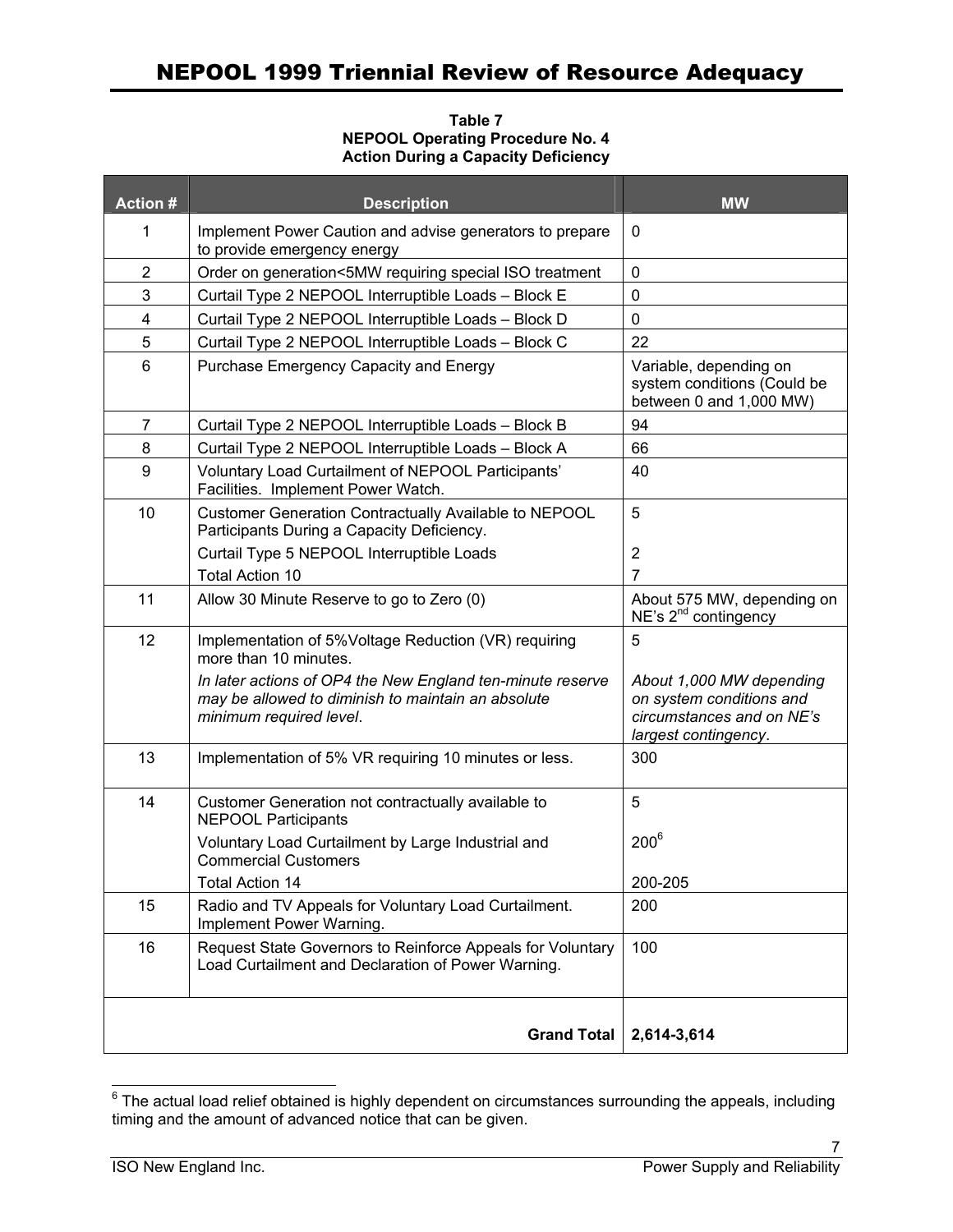### <span id="page-15-0"></span>**4.3 Statement of Required Installed Reserves**

As mentioned earlier, the NEPOOL required reserve margin is not its planning criterion. It is a by-product of designing a system that meets the annual reliability criterion of no more than one day in ten years disconnection of non-interruptible customers. As a result, the reserve levels may vary from year to year depending on system characteristics.

[Table 8](#page-15-1) and [Figure 3,](#page-16-1) that follow, show the projected NEPOOL installed and required reserves based on the projected installed capacity assumed for the 1999 Triennial Review. Based on the assumptions made, NEPOOL will have adequate reserves to meet its annual reliability criterion through 2009.

| Year | <b>Installed Reserves</b><br>(MW) | <b>Required Reserves</b><br>(MW) | <b>Assumed Tie</b><br><b>Benefits</b><br>(MW) |
|------|-----------------------------------|----------------------------------|-----------------------------------------------|
| 2000 | 5,865                             | 3,985                            | 1300                                          |
| 2001 | 7,392                             | 4,365                            | 1300                                          |
| 2002 | 8,385                             | 4,395                            | 1300                                          |
| 2003 | 7,957                             | 4,418                            | 1300                                          |
| 2004 | 7,491                             | 4,447                            | 1300                                          |
| 2005 | 6,974                             | 4,496                            | 1300                                          |
| 2006 | 6,311                             | 4,499                            | 1300                                          |
| 2007 | 5,786                             | 4,524                            | 1300                                          |
| 2008 | 5,190                             | 4,559                            | 1300                                          |
| 2009 | 4,666                             | 4,614                            | 1300                                          |

### <span id="page-15-1"></span>**Table 8**

### **NEPOOL Installed Reserves versus Required Reserves**

Table 8 also shows the assumed tie benefits. Loss of the tie benefits would decrease the installed capability by 1300 MW which would result in an increase in required reserve levels by approximately 6% between 2000 and 2002 and by approximately 5% from 2003 to 2009 with respect to the summer reference peak load.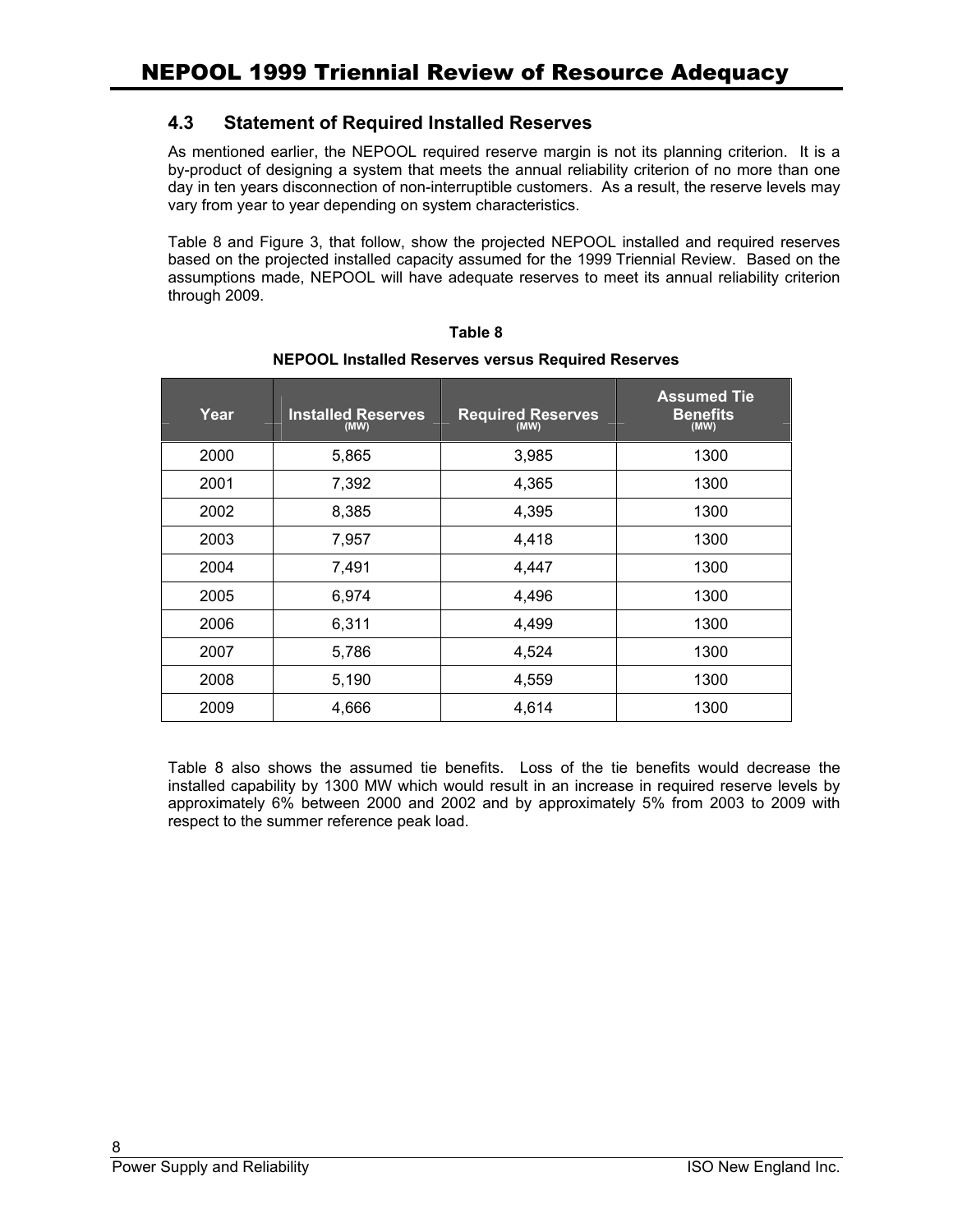<span id="page-16-0"></span>

#### <span id="page-16-1"></span>**Figure 3 NEPOOL Installed Reserves versus Required Reserves**

## **4.4 Comparison of NEPOOL and NPCC Resource Reliability Criterion**

The NEPOOL's resource adequacy criterion as defined in Section 4.1 is the same as that established by NPCC.

## **4.5 Resource Adequacy Studies Done Since the 1997 Triennial Review**

A study entitled,"*Review Of Interconnection Assistance Reliability Benefits"* was done by the NPCC CP-5 Working Group. The final report, dated May 12, 1999, concluded that the methodology and assumptions used by all NPCC areas for evaluating interconnection assistance in their reliability studies appear to be reasonable and do not overstate the assumed interconnection benefits.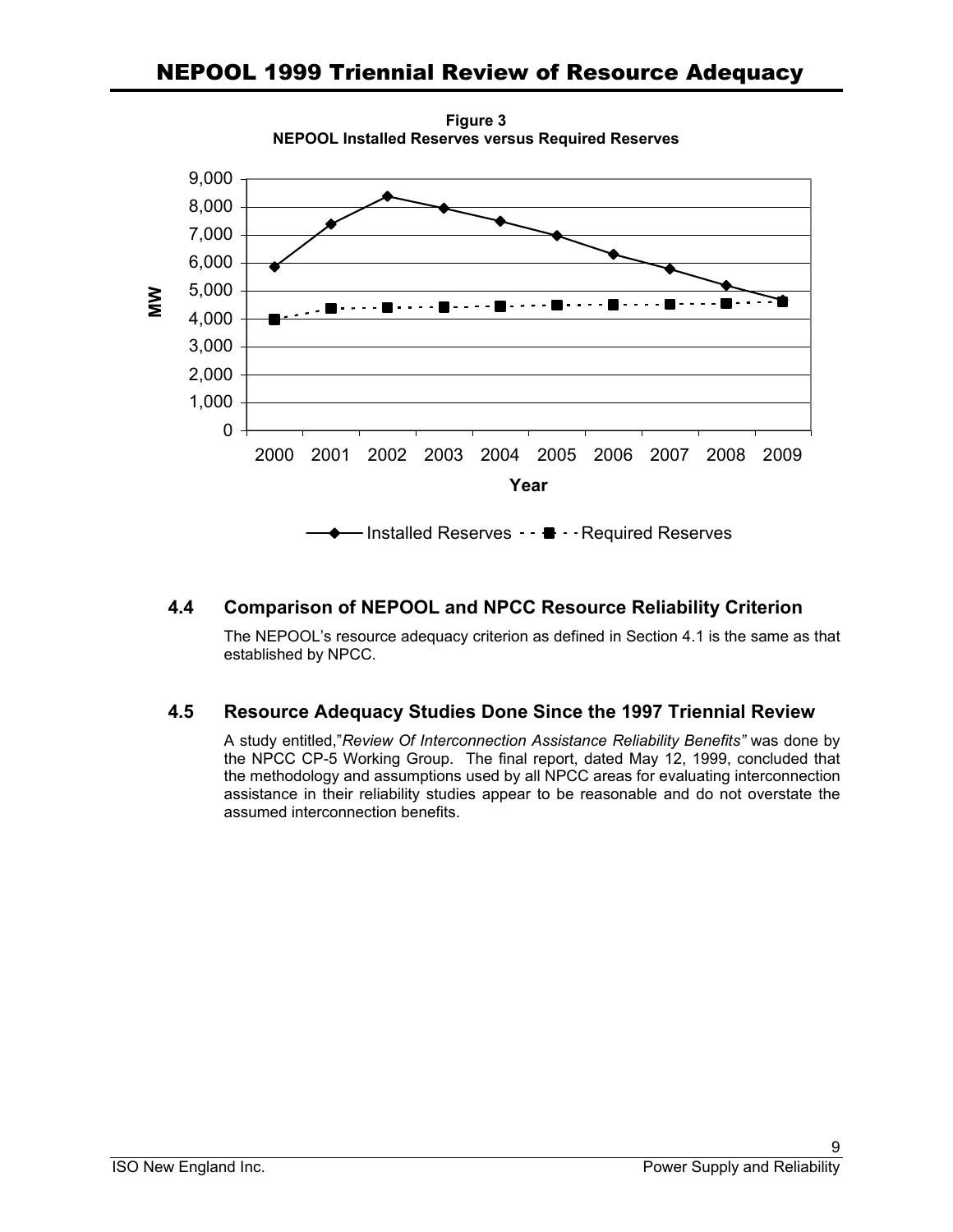# <span id="page-17-0"></span>**5.0 Resource Adequacy Assessment**

### **5.1 Installed vs. Required Reserve for Reference Load Forecast**

Table 9 shows that NEPOOL will have adequate capacity to meet its reliability criterion through 2009. The reference peak load forecast is characterized as having a '50/50' probability of occurring.

| Year | <b>Summer</b><br><b>Reference</b><br><b>Peak Load</b><br>(MW) | <b>Installed</b><br><b>Capability</b><br>(MW) | <b>Installed</b><br><b>Reserves</b><br>(MW)<br>% |      | <b>LOLE</b><br>(Days/Year) | <b>Required</b><br><b>Reserves</b><br>(MW)<br>% |      | Surplus/<br>(Shortfall)<br>(MW) | <b>Resource</b><br><b>Need</b><br>(MW) |
|------|---------------------------------------------------------------|-----------------------------------------------|--------------------------------------------------|------|----------------------------|-------------------------------------------------|------|---------------------------------|----------------------------------------|
| 2000 | 22,855                                                        | 28,720                                        | 5,865                                            | 25.7 | 0.0073                     | 3,985                                           | 17.4 | 1,880                           | 0                                      |
| 2001 | 23,335                                                        | 30,727                                        | 7,392                                            | 31.7 | 0.0010                     | 4,365                                           | 18.7 | 3,027                           | 0                                      |
| 2002 | 23,825                                                        | 32,210                                        | 8,385                                            | 35.2 | 0.0002                     | 4,395                                           | 18.4 | 3,990                           | 0                                      |
| 2003 | 24,231                                                        | 32,188                                        | 7,957                                            | 32.8 | 0.0005                     | 4,418                                           | 18.2 | 3,539                           | 0                                      |
| 2004 | 24,697                                                        | 32,188                                        | 7,491                                            | 30.3 | 0.0013                     | 4,447                                           | 18.0 | 3,044                           | 0                                      |
| 2005 | 25,183                                                        | 32,157                                        | 6,974                                            | 27.7 | 0.0037                     | 4,496                                           | 17.9 | 2,478                           | 0                                      |
| 2006 | 25,770                                                        | 32,081                                        | 6,311                                            | 24.5 | 0.0104                     | 4,499                                           | 17.5 | 1,812                           | 0                                      |
| 2007 | 26,225                                                        | 32,011                                        | 5,786                                            | 22.1 | 0.0223                     | 4,524                                           | 17.3 | 1,262                           | 0                                      |
| 2008 | 26,677                                                        | 31,867                                        | 5,190                                            | 19.5 | 0.0490                     | 4,559                                           | 17.1 | 631                             | 0                                      |
| 2009 | 27,137                                                        | 31,803                                        | 4,666                                            | 17.2 | 0.0943                     | 4,614                                           | 17.0 | 52                              | 0                                      |

**Table 9** 

### **Results of Triennial Review based on Summer Reference Peak Load Forecast**

Installed Capability is the sum of all supply resources available to NEPOOL which includes internal installed capacity(including projected retirements and reratings), capacity from ties, capacity from new unit additions and capacity from load relief obtainable through the emergency operating procedures(OP4) process.

The required reserve margin shown here is not NEPOOL's planning criterion. Required Reserve is a byproduct of designing a system that meets an annual Loss Of Load Expectation (LOLE) of 1 day in ten years based on the assumptions used for installed capability, peak load and unit availability. As a result the required reserve levels may vary from year to year depending on system characteristics. This required reserve is the amount of capacity required over and above the peak load which gives exactly the required annual reliability of 1 day in ten years LOLE. The required reserve percentage is calculated with respect to the peak load and is considered to be the minimum amount needed to meet the annual LOLE. It must be noted that this required reserve has been calculated for the purposes of meeting the Triennial Review Requirements. NEPOOL sets required reserves through the Annual Objective Capability Process and, at this point in time, those required reserve levels have not been determined for 2000 and beyond.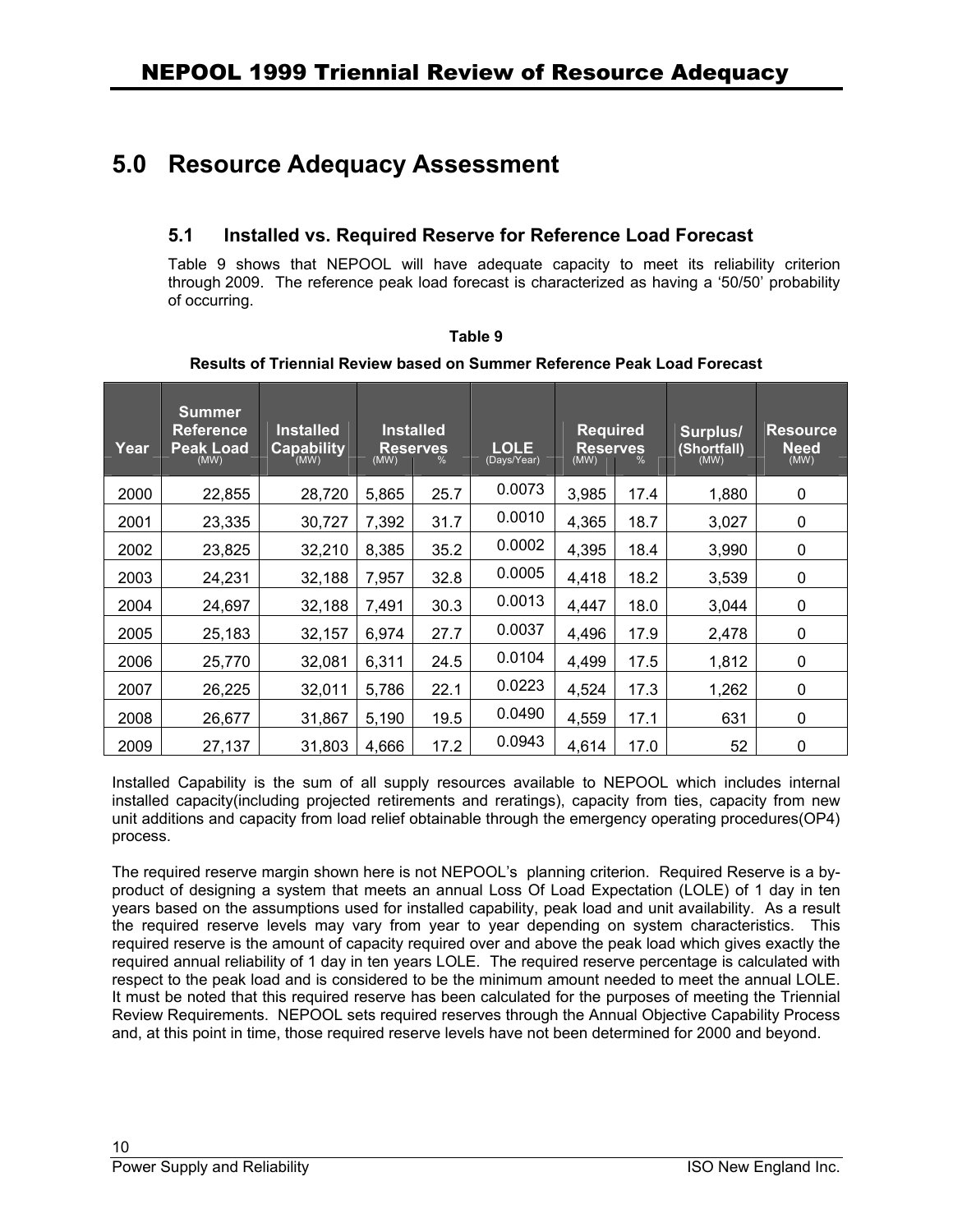### <span id="page-18-0"></span>**5.2 High Load Forecast**

Recognizing the impact of load uncertainty on resource capacity requirements, ISO-NE develops a high load forecast which is characterized as having a 10% chance of being exceeded. Table 10, below, shows the results of the resource adequacy review based on the high load forecast and the assumed new capacity additions.

| Year | <b>High</b><br>Peak<br>Load<br>(MW) | <b>Installed</b><br><b>Capability</b><br>(MW) | <b>Installed</b><br><b>Reserves</b><br>(MW)<br>℅ |      | <b>LOLE</b><br>(Days/Year) | <b>Required</b><br><b>Reserves</b><br>(MW)<br>% |      | Surplus/<br>(Shortfall)<br>(MW) | <b>Resource</b><br><b>Need</b><br>(MW) |
|------|-------------------------------------|-----------------------------------------------|--------------------------------------------------|------|----------------------------|-------------------------------------------------|------|---------------------------------|----------------------------------------|
| 2000 | 23,722                              | 28,720                                        | 4.998                                            | 21.1 | 0.0305                     | 4,057                                           | 17.1 | 941                             | 0                                      |
| 2001 | 24,432                              | 30,727                                        | 6,295                                            | 25.8 | 0.0087                     | 4,452                                           | 18.2 | 1,843                           | 0                                      |
| 2002 | 25,069                              | 32,210                                        | 7,141                                            | 28.5 | 0.0027                     | 4,489                                           | 17.9 | 2,652                           | $\Omega$                               |
| 2003 | 25,779                              | 32,188                                        | 6,409                                            | 24.9 | 0.0095                     | 4,535                                           | 17.6 | 1,874                           | 0                                      |
| 2004 | 26,569                              | 32,188                                        | 5,619                                            | 21.1 | 0.0304                     | 4,594                                           | 17.3 | 1,025                           | $\mathbf 0$                            |
| 2005 | 27,391                              | 32,157                                        | 4,766                                            | 17.4 | 0.0901                     | 4,675                                           | 17.1 | 91                              | $\Omega$                               |
| 2006 | 28,317                              | 32,081                                        | 3,764                                            | 13.3 | 0.2564                     | 4,714                                           | 16.7 | (950)                           | 950                                    |
| 2007 | 29,210                              | 32,011                                        | 2,801                                            | 9.6  | 0.6667                     | 4,787                                           | 16.4 | (1,986)                         | 1,986                                  |
| 2008 | 30,130                              | 31,867                                        | 1,737                                            | 5.8  | 1.6667                     | 4,877                                           | 16.2 | (3, 140)                        | 3,140                                  |
| 2009 | 31,080                              | 31.803                                        | 723                                              | 2.3  | 3.3333                     | 4,985                                           | 16.0 | (4, 262)                        | 4,262                                  |

**Table 10 Results of Triennial Review based on High Peak Load Forecast** 

The results of the review based on the high load forecast show that NEPOOL has adequate resources to meet its reliability criterion through 2005. From 2006 - 2009, NEPOOL will have capacity shortfalls ranging from 950 to 4,300 MW and will not be able to meet its reliability criterion if the high forecast materializes. However, there are contingency plans available should this occur.

## **5.3 Contingency Plans**

The NEPOOL Installed Capability Market (ICAP) will continue in its current form until December 31, 2001, at which time it is expected that it would be eliminated. Prior to the elimination of the ICAP Market, NEPOOL will commence development of alternative market based reliability assurance mechanisms and will file a status report regarding these mechanisms with FERC by January 1, 2001. As part of the reliability assurance mechanism, ISO-NE will perform an annual, independent "Regional Resource Adequacy Assessment" to determine that adequate resources are in place or are under development such as will assure that regional and sub-regional reliability objectives can be met.

At present, ISO-NE and NEPOOL have identified more than 20,000 MW of possible new generating capacity additions by 2002. Only 7,157 MW of that potential generating capacity has been used in this review. It is anticipated that market mechanisms will provide the capacity resources that will be needed in NEPOOL should the high load forecast materialize. There are also several transmission resources proposed for installation in the near future, totaling over 5,500 MW. These transmission resources are also supply options not modeled in this review. In addition, this review has not assumed that, upon the termination of the NEPOOL/HQ Firm Energy

11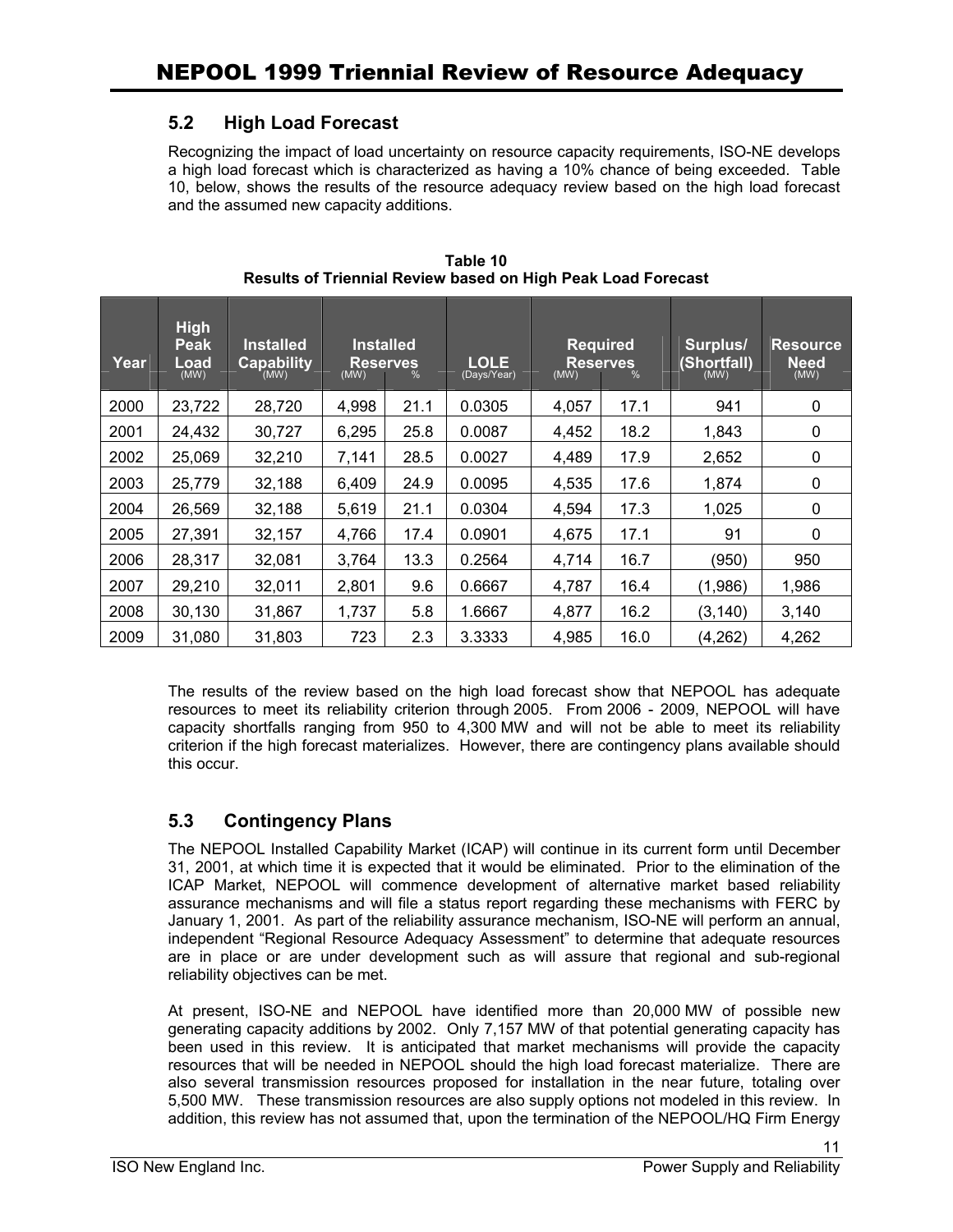Contract on September 1, 2001, additional capacity purchases could be obtained from Hydro-Quebec through the NEPOOL/Hydro-Quebec Phase II interconnection should capacity needs occur.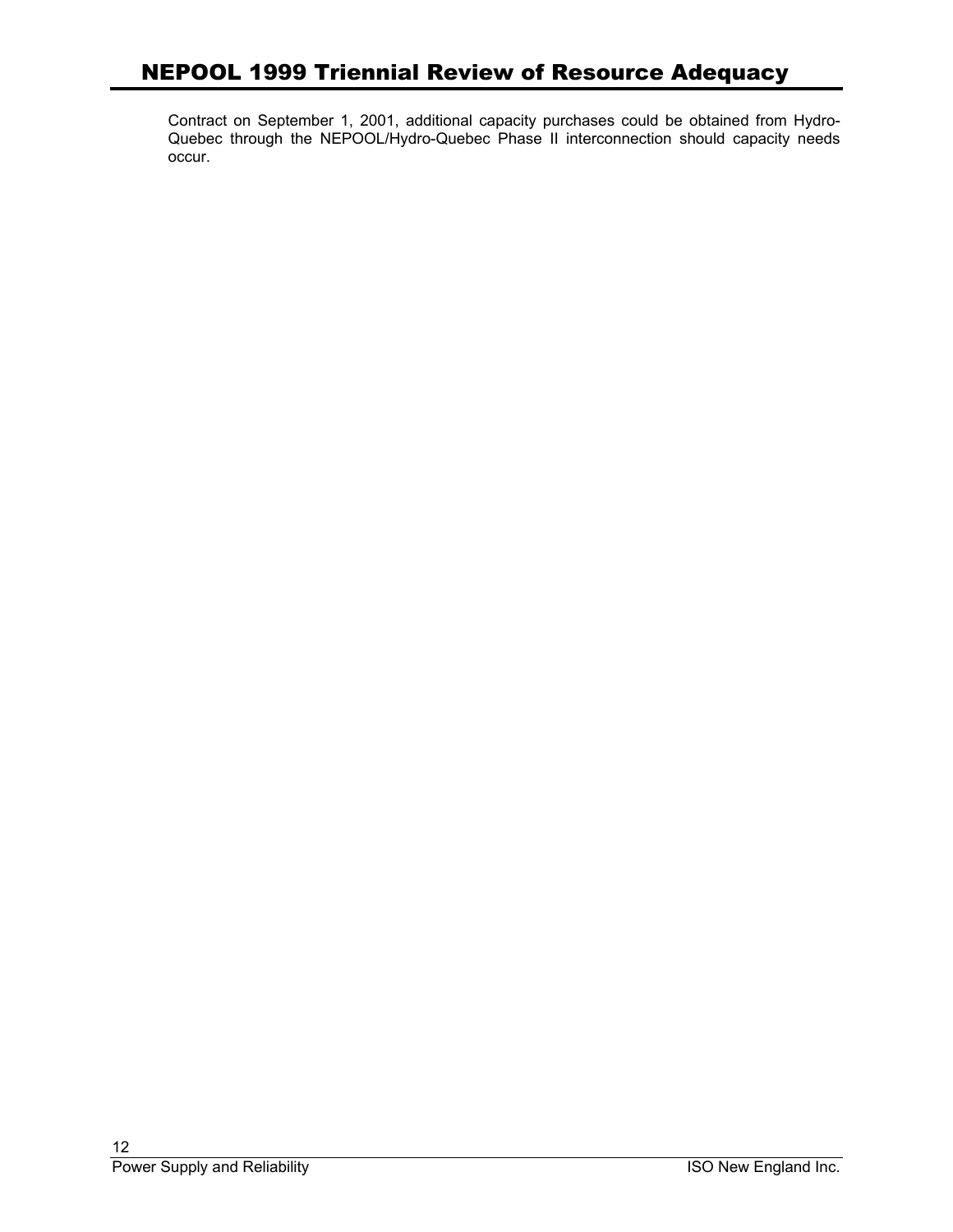# <span id="page-20-0"></span>**6.0 Planned Resource Capacity and Energy Mix**



**Figure 4 NEPOOL's Resource Capacity Mix By Fuel Type** 

Figure 4 shows the projected NEPOOL's resource capacity mix by fuel type.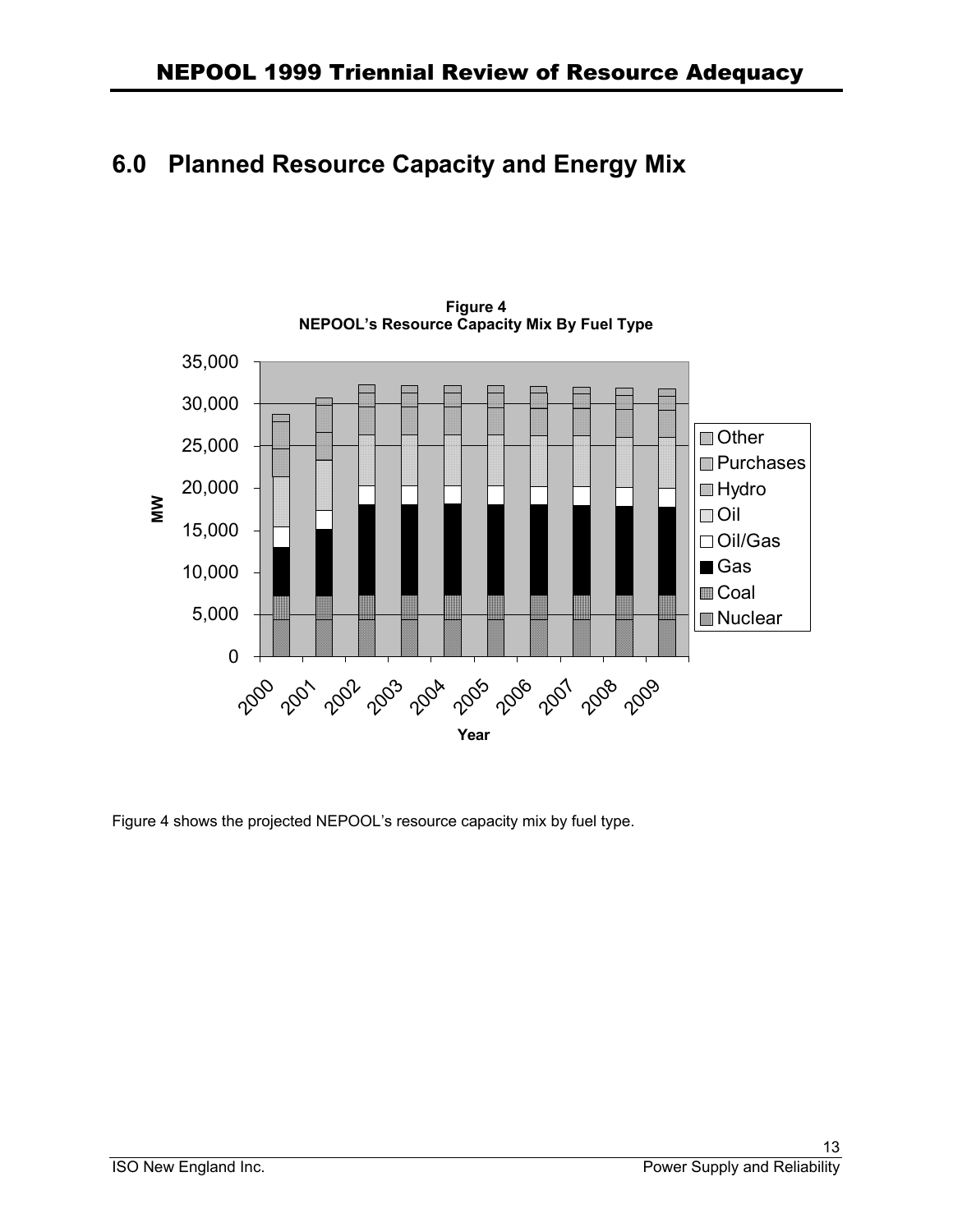

**Figure 5 NEPOOL's Forecast Energy Production By Fuel Type** 

Figure 5 shows NEPOOL's Forecast Energy Production by fuel type.

Most of the future unit additions are projected to be fueled by natural gas. Figures 4 and 5 show that the projected use of natural gas as a fuel for electric generation will increase over time. ISO-NE is in the process of conducting an adequacy and reliability assessment of New England's natural gas pipeline infrastructure to serve the growing demand for natural gas from the electric power generation sector.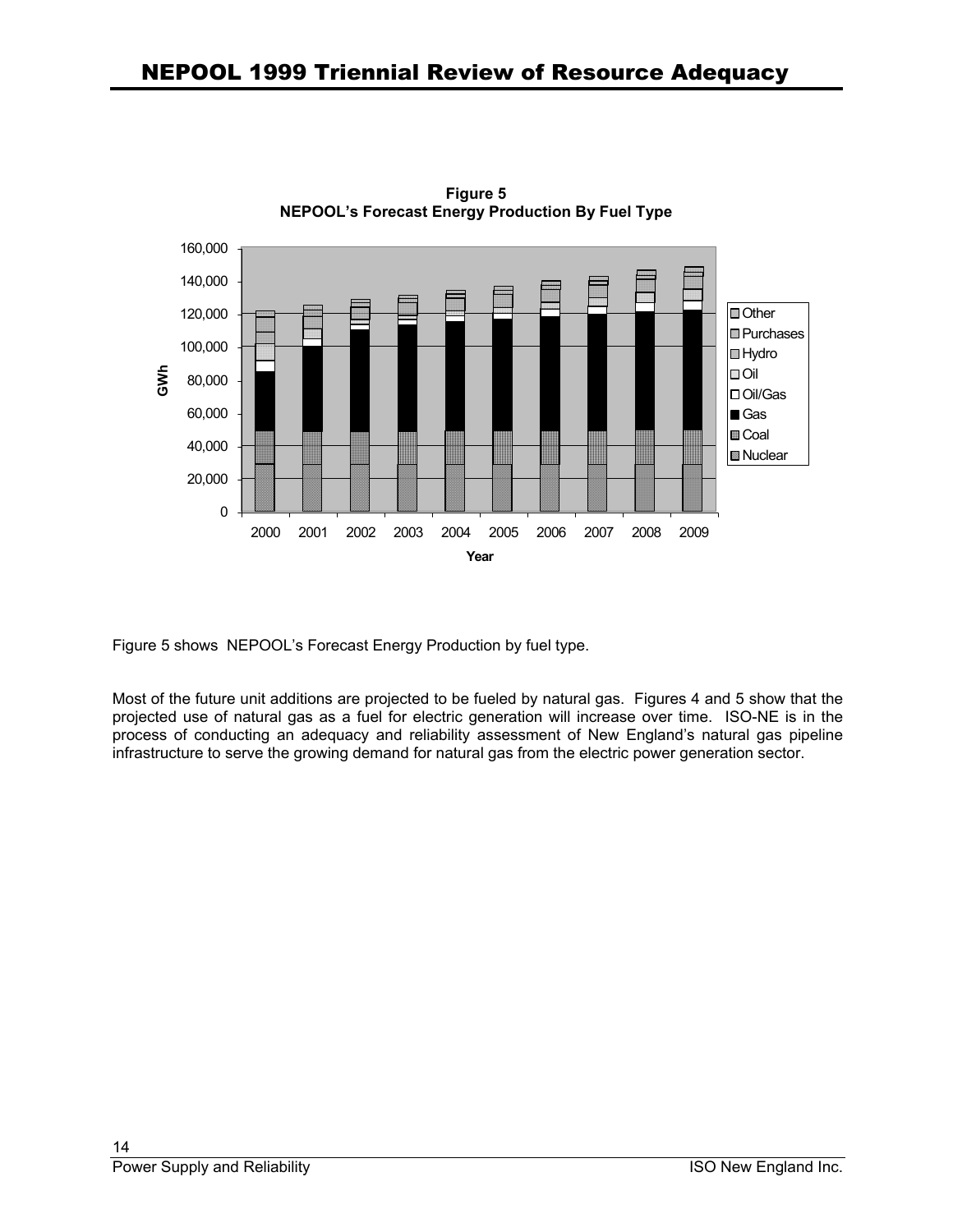# <span id="page-22-0"></span>**APPENDIX**

## **A. DESCRIPTION OF RESOURCE RELIABILITY MODEL**

For long-range resource adequacy studies, ISO-NE uses the Westinghouse/ABB Generation Capacity Model program (or reliability model). The reliability model utilizes probabilistic mathematics to simulate the uncertainty and random nature of future load and resource availabilities.

Specifically, the model calculates the reliability of the NEPOOL system taking the following parameters into account:

- A probability distribution of weekday peak loads of each week of the year.
- Expected weekly unavailability of generators due to planned maintenance, equivalent forced outages, and seasonal deratings.
- The expected level of capacity purchases and sales between NEPOOL (or its Participants) and neighboring utilities.
- The expected tie benefits from neighboring utilities.
- The expected amount of seasonal load relief obtainable through the implementation of emergency operating procedures.

The reliability model uses a cumulant method to represent the load and capacity distributions. The maintenance schedule is based on levelizing the risk over weeks in a year. The model calculates and reports the LOLE for the simulated period.

### **1.1 LOAD MODEL**

- 1.1.1 ISO-NE uses a probabilistic load model in reliability calculations which assumes a distribution of daily peak loads for each week of the year (the weekend loads are omitted because they contribute negligibly to the system risk). The distribution is defined by three input parameters for each week of each year; the expected value of the highest daily peak in each week (weekly peak), the standard deviation, and skewness for the daily peaks within the month.
- 1.1.2 Reference and high load growth scenarios are used to identify the impact on system reliability of uncertainties associated with economic and demographic assumptions, as well as the impact of DSM programs. The NEPOOL Load Forecasting Model directly employs regional economic and demographic projections based on ISO-NE state-specific economic models and the Data Resources Inc.(DRI) long term economic forecast for the United States. The models forecast demand, employment, real output, value added, wages and relative production costs by industry as well as the more aggregate concepts of government employment, population, personal income, and gross regional product. The economic/demographic projections provide the NEPOOL Load Forecasting Model with the fundamental growth factors necessary to estimate future electric energy use and the resultant generation of a peak load and energy forecast. The forecast includes the impacts of NEPOOL Participant-sponsored DSM programs. The MW and MWh impacts of the DSM programs are subtracted from the load forecast.

The reference load forecast is characterized as having a '50/50' probability of occurring, whereas the high load forecast is characterized as having a 10% chance of being exceeded.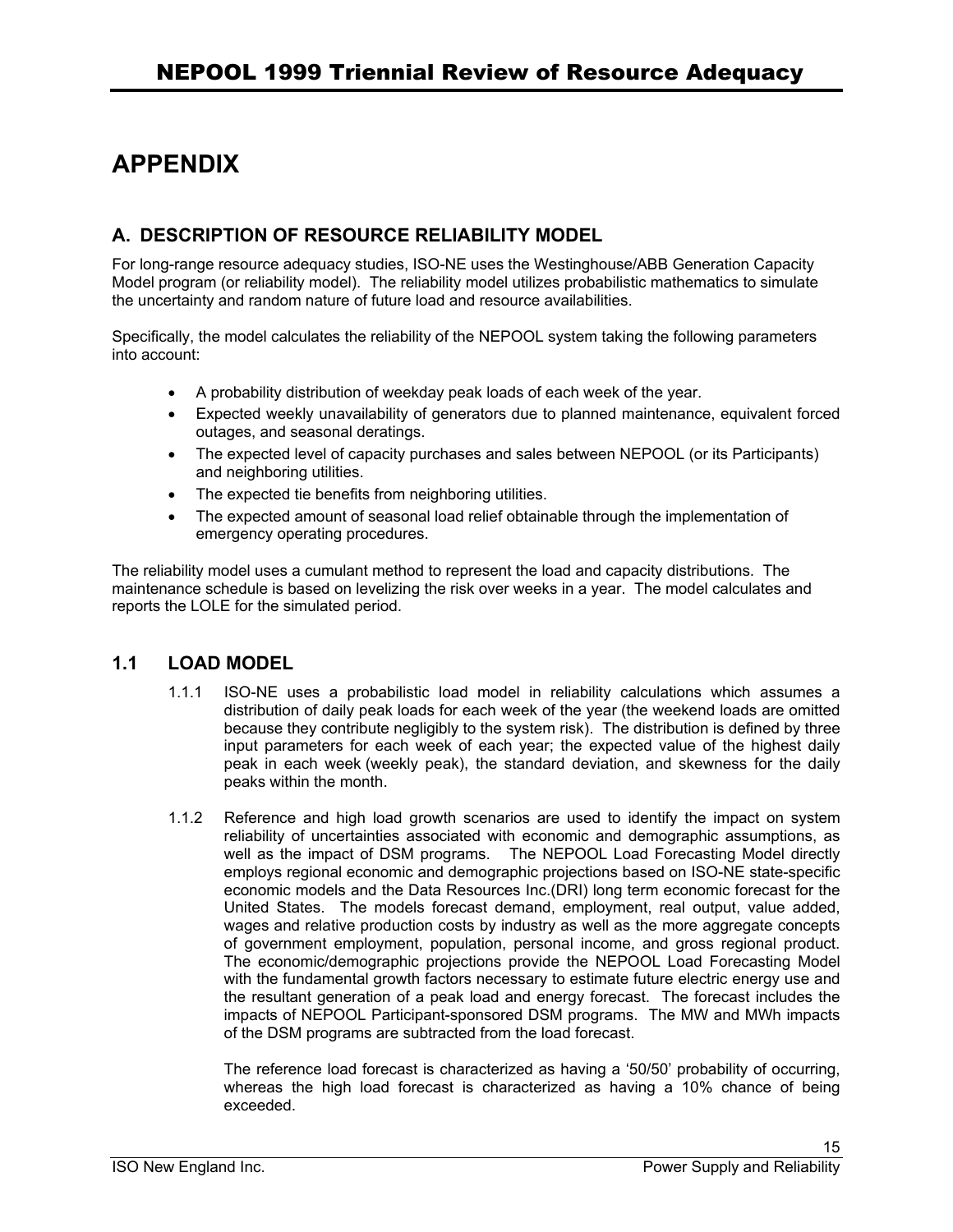### <span id="page-23-0"></span>**1.2 Resource Unit Representation**

### **1.2.1 Unit Ratings**

#### **1.2.1.1 Definition**

Existing capacity data was based on the "*October, 1999 NEPOOL Seasonal Claimed Capability (SCC) Report"*. Seasonal Claimed Capability (SCC) represents the Summer (SCC-S) and Winter (SCC-W) Claimed Capability of a generating unit submitted by NEPOOL Participants. The summer period runs from June 1 through September 30, and the Winter period runs from October 1 through May 31. Claimed capability is the demonstrated maximum dependable load carrying capability, in megawatts, of such unit, excluding capacity required for station use.

NEPOOL SCC reports are published on ISO-NE's website.

#### **1.2.1.2 Procedure for verifying ratings**

ISO-NE has the right to initiate audits of all standard generating units to verify Claimed Capability. Audits are initiated by ISO-NE by ordering the generator output to be increased from its current operating level (if that level is below SCC) to its SCC. The required duration for a claimed capability audit is at least two hours and no more than eight hours, depending on the Capability Period and type of unit. In order to pass a claimed capability audit, a unit must demonstrate it can achieve average output greater than or equal to Claimed Capability. Full details of the audit process can be found in the NEPOOL Market Rules and Procedures, Appendix 11D(Rating and Auditing NEPOOL Resources).

### **1.2.2 Unit Unavailability Factors Represented**

- 1.2.2.1 Each unit was modeled with its two year (1997 and 1998) average Equivalent Forced Outage Rate (EFOR) and four year (1995 through 1998) average Maintenance Factor.
- 1.2.2.2 The unit outage data was based on actual history.
- 1.2.2.3 Unit maturity was not considered in this review
- 1.2.2.4 Table 11 below shows the ranges of the EFOR's used in the review.

| <b>NEFOOL Typical Forced Outage Rates By OTHE TYPE</b> |            |  |  |  |  |  |
|--------------------------------------------------------|------------|--|--|--|--|--|
| <b>Unit Type</b>                                       | $EFOR(\%)$ |  |  |  |  |  |
| Nuclear                                                | $10 - 12$  |  |  |  |  |  |
| Coal                                                   | 4 - 17     |  |  |  |  |  |
| Gas                                                    | $5 - 15$   |  |  |  |  |  |
| Oil/Gas                                                | $5 - 15$   |  |  |  |  |  |
| Oil                                                    | $4 - 16$   |  |  |  |  |  |

**Table 11 NEPOOL Typical Forced Outage Rates By Unit Type** 

16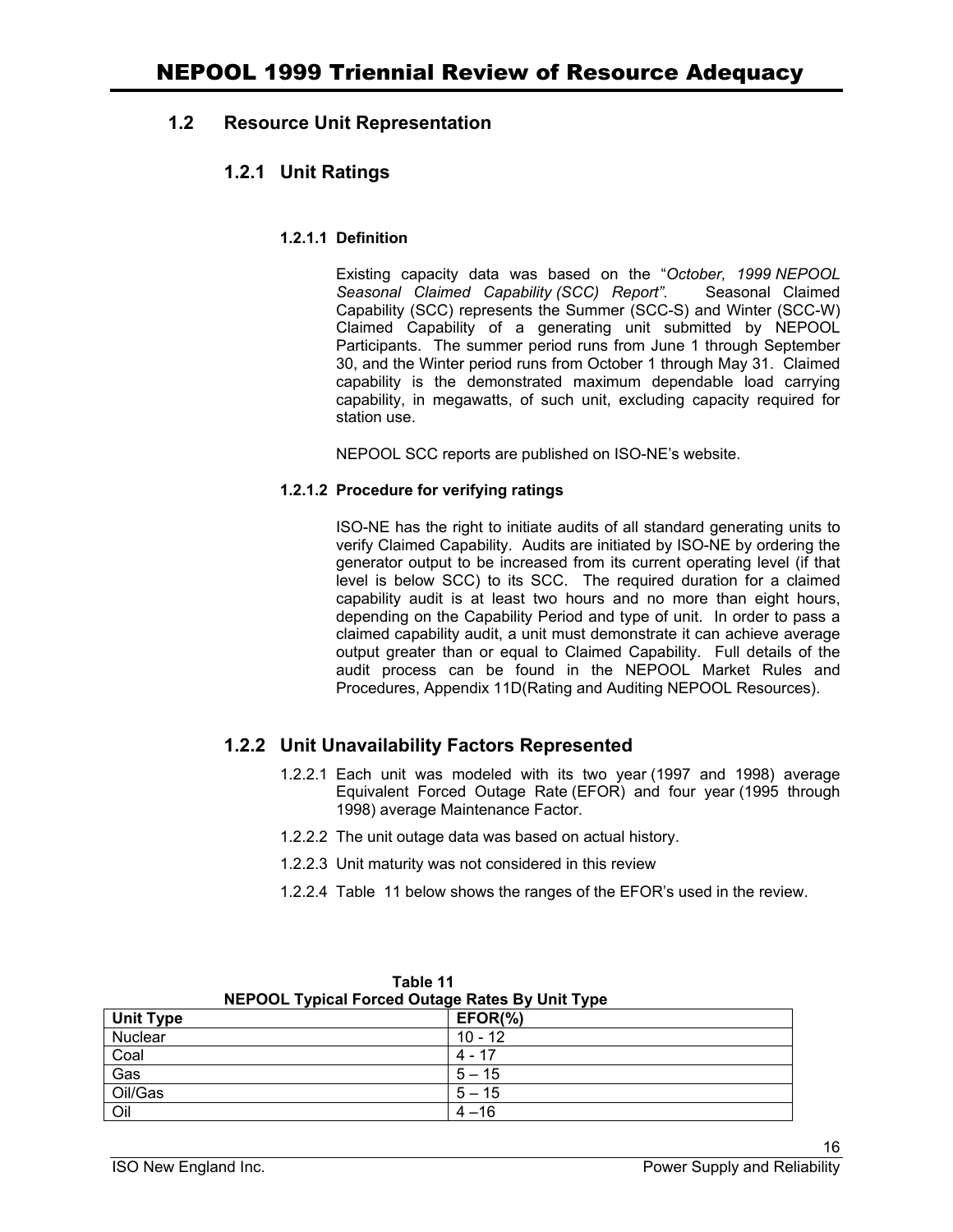### <span id="page-24-0"></span>**1.2.3 Purchases and Sales Representation**

The external contracts NEPOOL has with neighboring systems were modeled. The following capacity purchases were included in the Westinghouse/ABB Capacity Model:

- NYPA contracts
- HQ contracts through the Highgate interconnection
- Vermont's synchronous block loading on the Hydro-Québec system.

The values of these purchases are shown in the 1999 CELT Report.

### **1.2.4 Retirements**

Retirements, re-ratings, deactivated reserve status of generating capacity and changes to purchases and sales are based on the "*1999 Capacity, Energy, Loads and Transmission Report (CELT)"*. The CELT Report is a source of assumptions for use in planning and reliability studies, and fulfills in part the reporting requirements of DOE, NERC Reliability Assessment Subcommittee, NPCC, EEI, EFSB(MA) and NEPOOL. The CELT forecast assumptions do not constitute a "plan." The unit retirements as shown in the 1999 CELT report were modeled.

### **1.3 Representation Of Interconnected Systems**

Tie benefits from Hydro-Québec, New York and New Brunswick were modeled. A total of 1300 MW of tie benefits was assumed year round and through the study period 2000 - 2009 inclusive. This 1,300 MW amount is higher than the zero to 1,000 MW range of emergency assistance assumed obtainable in Table 7 which details NEPOOL's Operating Procedure No. 4 - "Action During a Capacity Deficiency". Table 7 assumed a lower amount of emergency purchase because it reflects possible short-term capacity purchases over the interconnections which are not modeled in this review.

The net interconnection credit of 1,500 MW associated with the Hydro-Québec Phase II Firm Energy Contract was modeled (Up to August 2001, inclusive).

## **1.4 Modeling of Limited Energy Sources**

NEPOOL's pumped storage and hydro units were considered available to meet daily and monthly peak loads except when they are on planned or forced outages.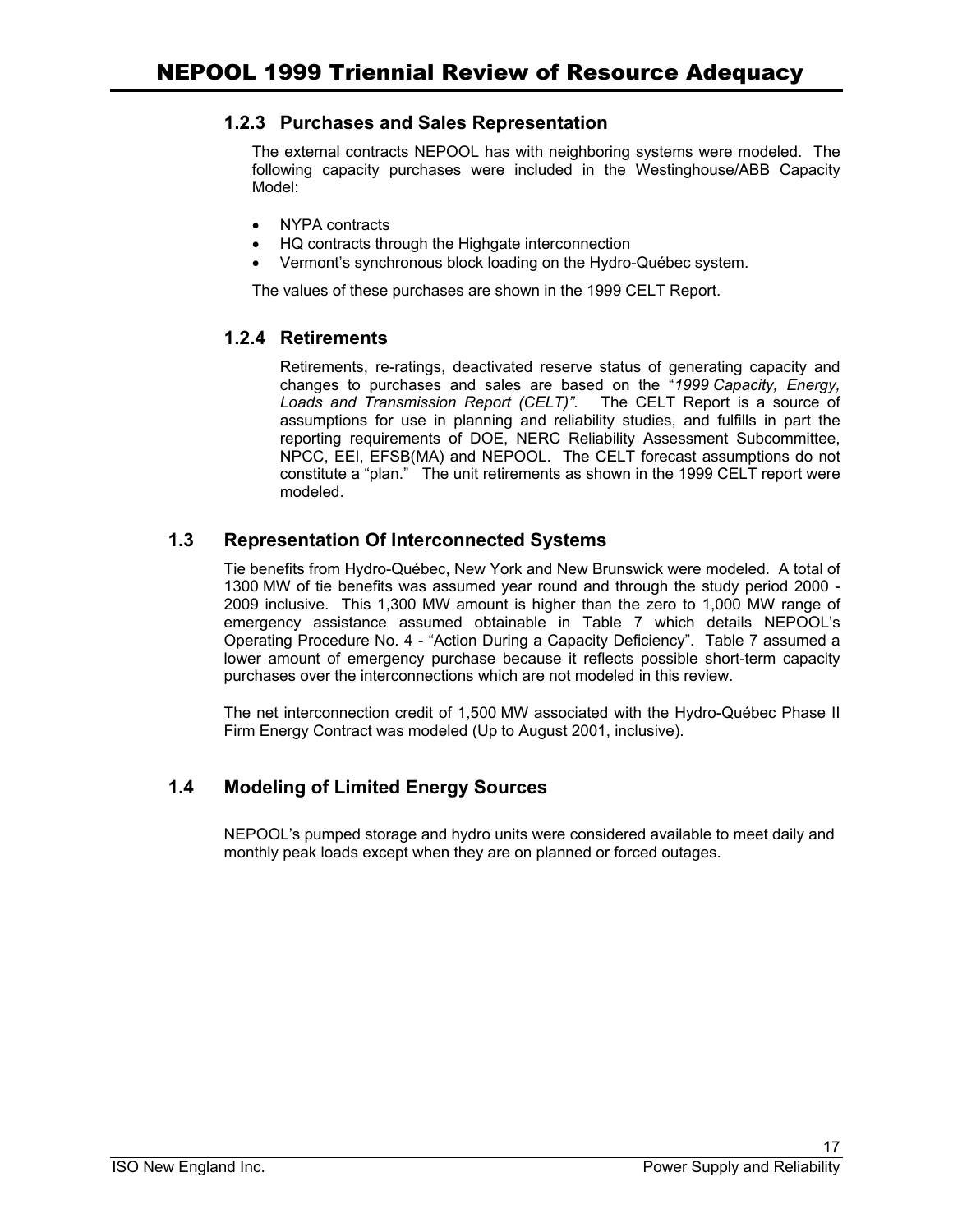### <span id="page-25-0"></span>**1.5 Modeling of Demand Side Management(DSM)**

NEPOOL models DSM as a load adjustment to forecasted monthly NEPOOL loads as shown in the 1999 CELT Report. The values used in this review are shown in [Table 1](#page-25-1)2 below.

<span id="page-25-1"></span>**Table 12 NEPOOL's DSM Load Adjustment**

| Year           |       | 2001  |           |       | 2002 2003 2004 2005 2006 2007 |       |       | 2008  | 2009 |
|----------------|-------|-------|-----------|-------|-------------------------------|-------|-------|-------|------|
| Total DSM (MW) | 1.497 | 1.513 | $1.530$ I | 1,546 | $1,538$   1,513               | 1,463 | 1,445 | 1.374 |      |

The total DSM value is made up of the following categories:

#### *Non-OP4 Interruptible Contracts:*

*This is the amount of customer load that is under contract with a utility that can be controlled at the time of system peak in response to a signal by a dispatcher and generally achieved within 10 to 30 minutes.* 

#### *Peak Load Management:*

*This is the amount of customer load reduced from or shifted off system peak with only a minimum or no change in energy consumption.* 

#### *Conservation on Peak:*

*This is the amount of customer load reduction at the time of system peak due to utility programs, which reduce customer load during many hours of the year.* 

#### *Loss Adjustment:*

*This is the estimated reduction in transmission and distribution losses due to the implementation of DSM programs.* 

### **1.6 Modeling of Non-Utility Resources**

There are two types of non-utility generation modeled. The first type is non-utility generation that is Participant controlled and not considered NEPOOL dispatchable. This type of resource is netted from the load forecast and is not claimed for capacity. The second type is non-utility generation that is considered Pool controlled and claimed for capacity. This second type is modelled just like the other NEPOOL units.

### **1.7 Assumed Load Relief from OP4 Actions**

For this Triennial Review, the following assumptions were made for modeling OP4 actions

| <b>Total Load Relief in OP4 Model</b>        | 29 MW + 2.1% of Monthly Peak Load |
|----------------------------------------------|-----------------------------------|
| Minimum Reasonable Operating Reserve         | $-200$ MW                         |
| 5% Voltage Reduction                         | 2.1% of Monthy Peak Load          |
| Utilization of Customer Generation           | 7 MW                              |
| <b>Voluntary Curtailment by Participants</b> | 40 MW                             |
| Dispatchable Loads(Type 2 Loads)             | 182 MW                            |
|                                              |                                   |